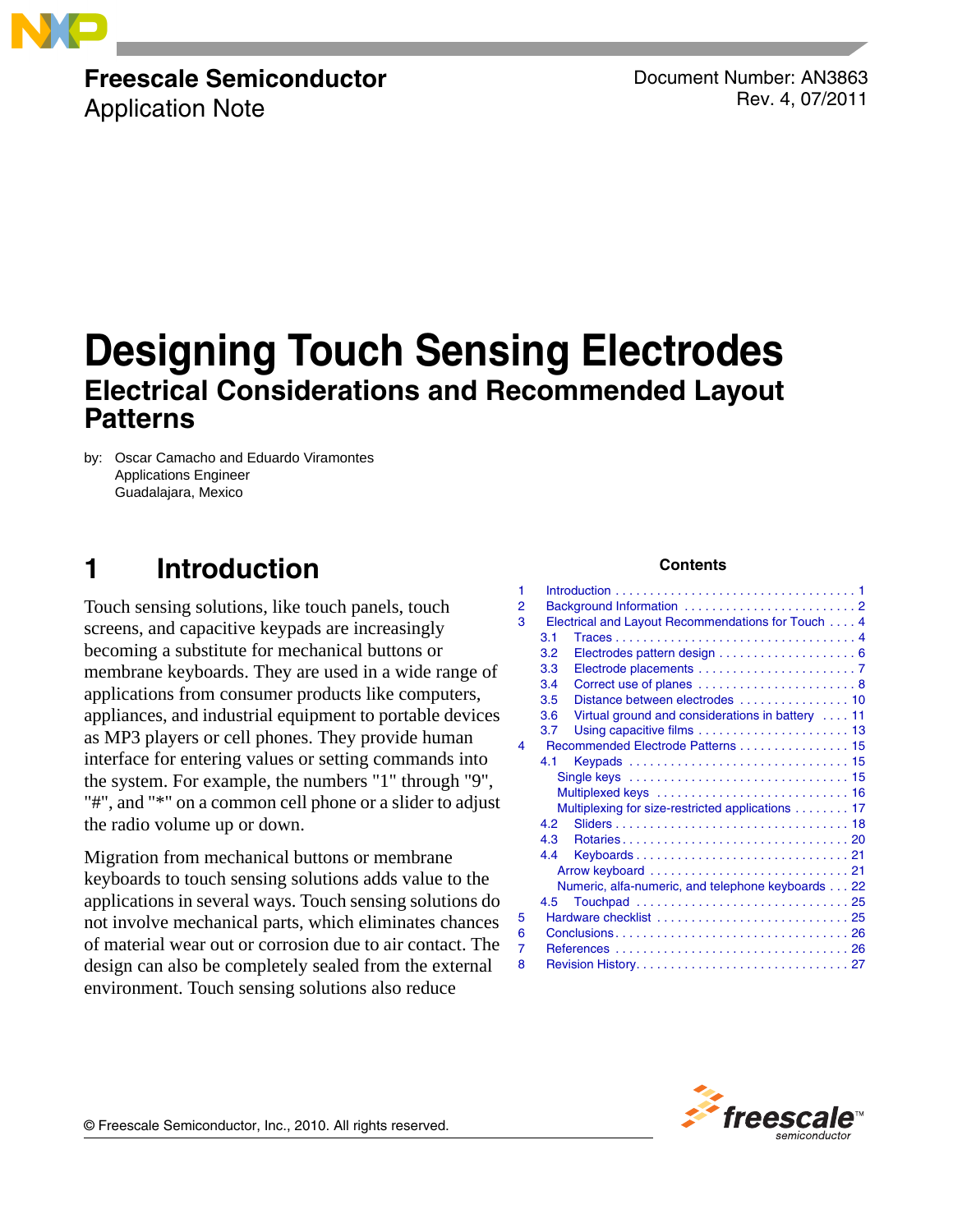

#### **Background Information**

overall costs by simplifying mechanical designs and material cost.

This document presents a set of guidelines for layout and placement of touch sensing circuits using Freescale capacitive touch sensing technology.

# <span id="page-1-0"></span>**2 Background Information**

Typically, a touch sensing solution comprises flat and non-conductive surface. This surface can be transparent (touch screens) or opaque. Users touch the surface and circuitry below process signals to determine whether a touch happened. When the system measures capacitance changes in the circuit to determine touch, the system is called a capacitive touch sensor.



**Figure 1. Touch panel** 

Freescale provides several options to implement touch sensing with different sensing approaches and ranges of operation. Each option is specially designed to cover a wide range of applications.

Depending on the product family and operational principle, sensitivity, number of inputs, and response time might change. However, correct finger touch detection relies on the sensor and the electrodes connected to it. The electrode's geometry, size, material, thickness, and layout affect touch sensing measurements. This document describes the effect of each of these characteristics in detail.

Touch sensing is based on the parallel plate capacitor model in which the variation of the capacitance **C** is directly proportional to the area **A** of two parallel plates times the dielectric constant k of the object between them. The capacitance **C** is inversely proportional to the distance **d** between the plates.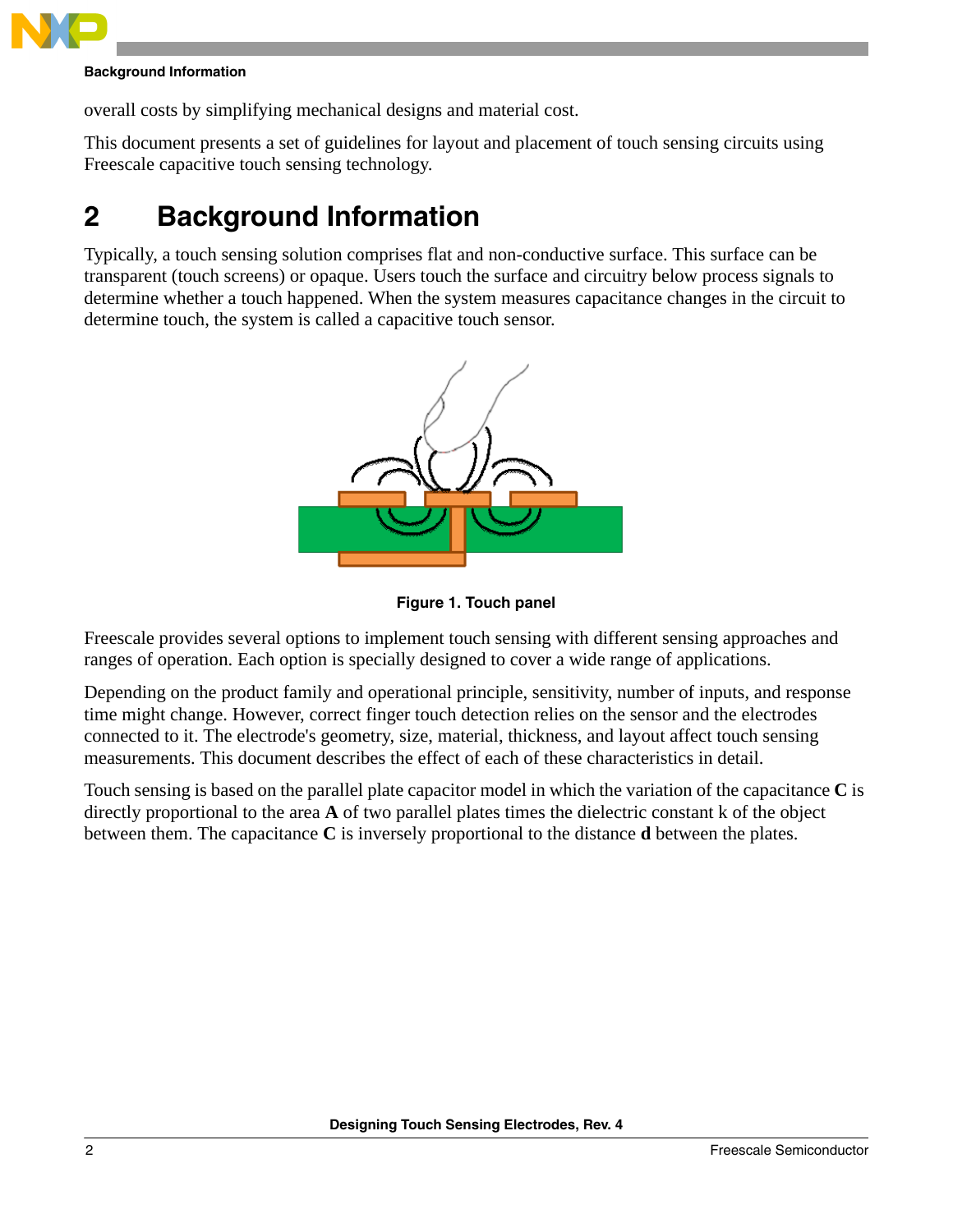#### **Background Information**





**Figure 2. Parallel plate capacitor**

$$
C = (k\epsilon oA)/d
$$
 Eqn. 1

C is the capacitance in farads (F).

A is the area of the plates in square meter

d is the distance between the plates in meter (m)

k is the dielectric constant of the material separating the plates

 $\epsilon$ <sup>0</sup> is the permittivity of the free space (8.85  $\times$  1012 F/m)

From the parallel plate capacitor model, the following assumptions can be made:

- The object to be detected (the finger) forms one of the capacitor plates, while the touch sensing electrode forms the other plate.
- The bigger the object to be detected, the bigger is its corresponding capacitor plate area and change in capacitance.
- Larger electrodes increase capacitor plate area, and therefore can sense larger objects creating bigger capacitance changes in the presence of an object. In other words, larger electrodes are more sensitive.
- Dielectric thickness has direct impact on the sensitivity. When the object to be measured is closer to the electrode, the changes in capacitance are more. On the other hand, when the object is away from the electrode, the changes in this capacitance are less.
- Different dielectric materials change the k and therefore affect the sensitivity.
- Any parasitic capacitance in the electrodes wiring or surrounding planes adds a baseline capacitance to the system, usually seen as an offset in the sensor. If baseline capacitance is larger, the changes in the capacitance when the object approaches the touch sensing system can be difficult to detect.



**Figure 3. Parasitic capacitance example in a two layer board**

**Designing Touch Sensing Electrodes, Rev. 4**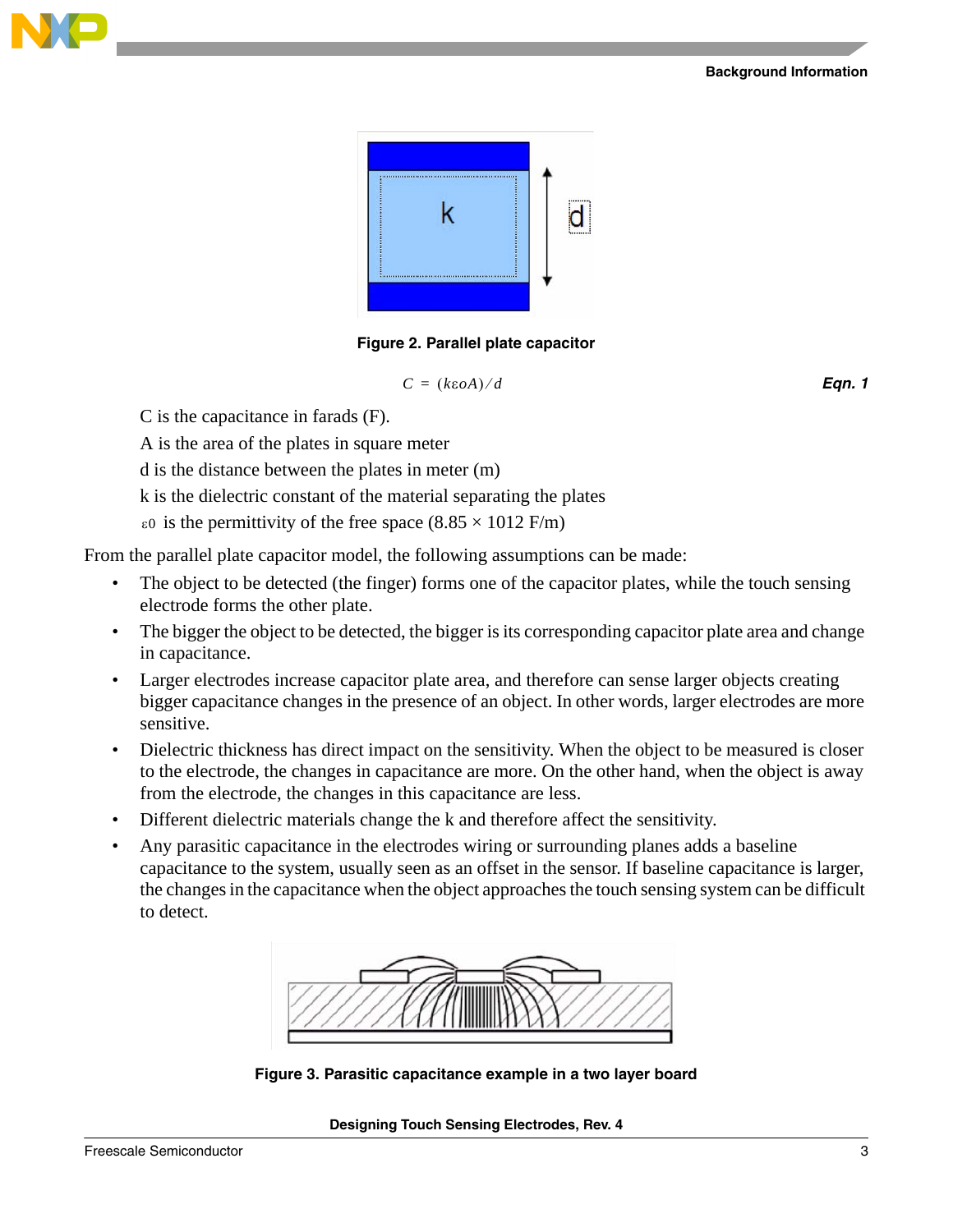

#### **Electrical and Layout Recommendations for Touch Sensing Electrodes**

Based on these assumptions, this document describes the best techniques for the correct electrical and layout design of a touch sensing application.



**Figure 4. Basic touch sensing application**

# <span id="page-3-2"></span><span id="page-3-0"></span>**3 Electrical and Layout Recommendations for Touch Sensing Electrodes**

This section lists basic recommendations for designing with touch sensing electrodes. These recommendations primarily apply to a printed circuit board (PCB) and FlexPCB based touch panels, but can be used for capacitive membranes or ITO membranes with minimum changes.

## <span id="page-3-1"></span>**3.1 Traces**

Any electrical trace has inductance, capacitance, and resistance. The parasitic inductance and resistance depend mostly on the trace length and its corresponding loop area affecting EMI and power distribution.



**Figure 5. Electrical model of a common PCB trace**

On the other hand, the distance between traces and planes commonly known as clearance, modifies the capacitive coupling of the traces. Traces running close to each other have electric field interference due to capacitive coupling.

In touch sensing applications, based on the capacitive model, any capacitive coupling is critical and might affect the touch pads sensitivity.

The following are recommendations for correctly routing the traces of capacitive electrodes.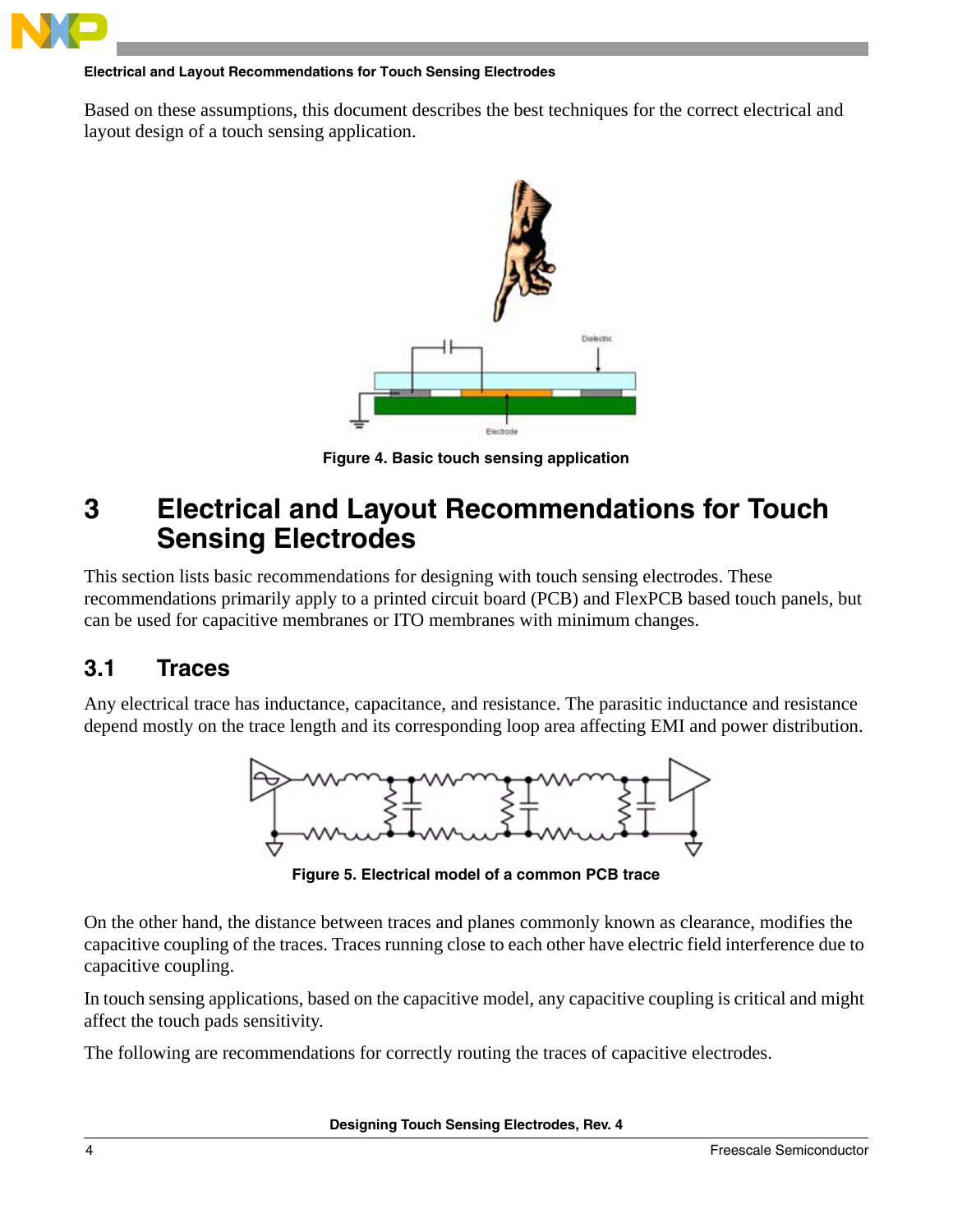

- Width Keep traces width as thin as possible. 5-7 mil traces are recommended. A 5 mil trace has half the capacitive coupling with the planes compared to a 10 mil trace.
- Clearance To ensure signal integrity, leave a minimum clearance of 10 mils for the lines that run parallel to each other in the same layer, and route perpendicularly the ones running in adjacent layers. Good design practice is to keep traces separated by as much as the design allows. At the sensor's end, where typically the pitch is lower than 10 mils, a bottleneck mode connection is recommended as shown in [Figure 6.](#page-4-0) The figure below is an example for maintaining adequate clearance in touch sensing traces.



**Figure 6. Bottleneck mode example**

<span id="page-4-0"></span>• Routing layers — In a touch sensing application, regardless of the board's stack-up, there must be no components near the touch electrodes. The opposite side contains no components, only the touch sensing electrodes are required for the touch detection. In such cases, it is recommended that touch sensor's traces are routed in a layer different to the one containing the electrodes. Also, it is recommended that components and traces not be placed right underneath the electrodes area, avoiding electrical noise to be capacitive coupled to the electrodes. Good results can still be obtained if the number of components behind the electrodes is minimized and limited to passive devices and running as few traces as possible.

![](_page_4_Figure_7.jpeg)

**Figure 7. Touch sensing traces routing example**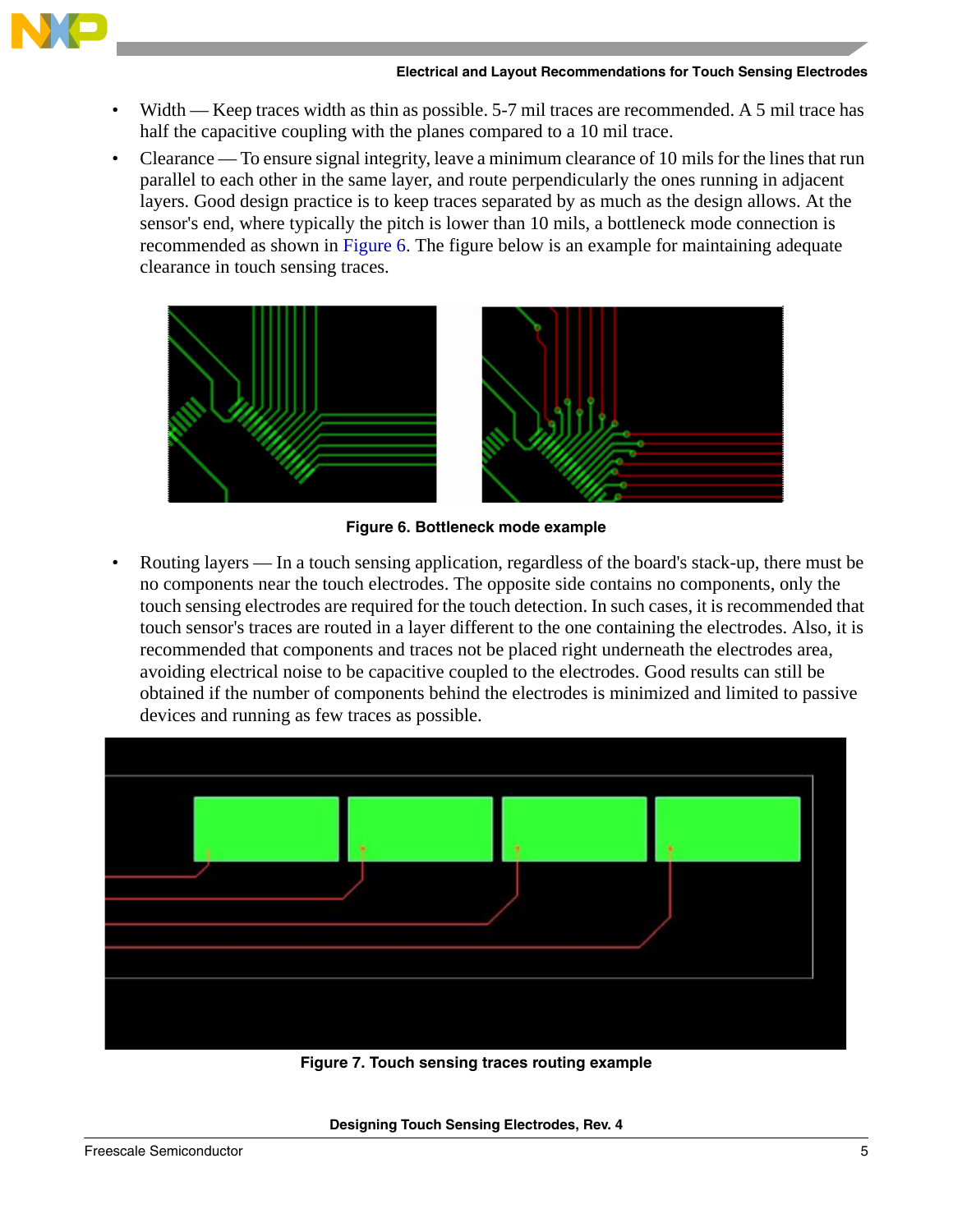![](_page_5_Picture_0.jpeg)

#### **Electrical and Layout Recommendations for Touch Sensing Electrodes**

If the board's size restrictions do not allow a complete route free area opposite to the electrodes, its traces can run behind the pads, separated as widely as possible. The limitation is that the size of the electrode must be large compared to the total area of the trace behind the electrode, as shown in [Figure 8.](#page-5-2) With this constraint, you can expect good results.

![](_page_5_Figure_3.jpeg)

**Figure 8. Routes running behind the electrodes**

# <span id="page-5-2"></span><span id="page-5-0"></span>**3.2 Electrodes pattern design**

When routing the touch sensing electrodes, the main constraint is to reduce capacitive coupling in the electrode lines. On the other hand, electrodes are intended to catch or couple maximum capacitance to improve the system sensitivity.

For high sensitivity in the touch sensing electrodes, the shape and size of the electrode must be as similar as possible to a human finger. Single geometries, as single square, rectangle, or circle are commonly used. All these are valid as soon as the shape and area of the electrode is proximate to your finger.

[Figure 9](#page-5-1) shows most common electrode patterns used to create touch sensing pads.

![](_page_5_Picture_9.jpeg)

**Figure 9. Touch sensing electrodes patterns**

<span id="page-5-1"></span>Be careful with arbitrary increases in the electrode size. Larger electrodes easily detect the presence and absence of a finger. However, in some cases, they can be more sensitive to electrical noise or undesirable surrounding objects. Moreover, increased electrode size might also overlap with the detection areas corresponding to the surrounding electrodes, resulting in erroneous detections.

It is important to keep a functional clearance between different electrodes. Functional clearance is the distance between the electrodes needed to avoid one finger touch affecting more than one electrode at a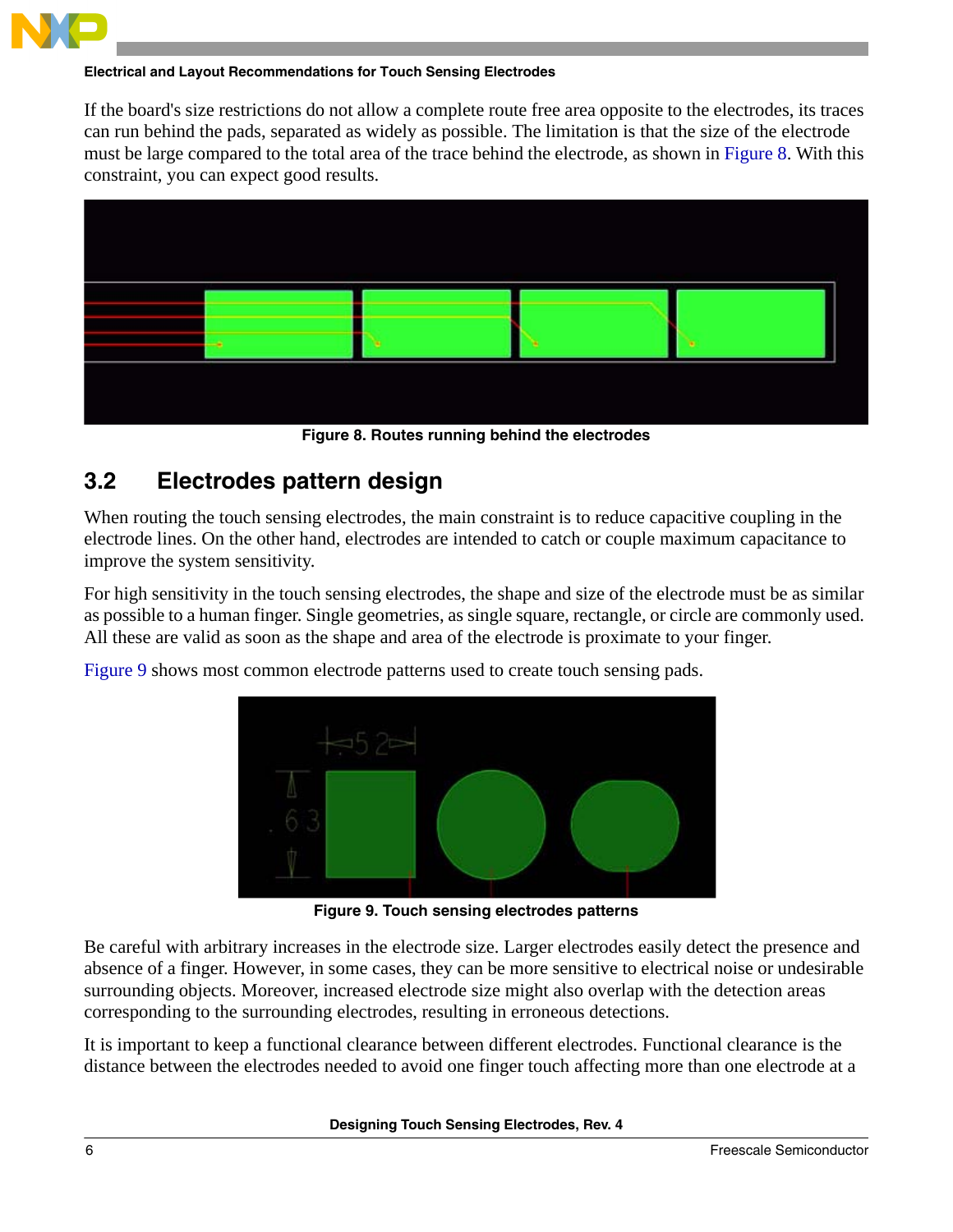![](_page_6_Picture_0.jpeg)

time. Functional clearance helps to avoid false touch detections caused by the physical proximity of keys. This document later describes the recommended patterns to distinguish valid touches where key size and distance between two keys are restricted.

# <span id="page-6-0"></span>**3.3 Electrode placements**

The following are recommendations for placing the touch sensing electrodes on a PCB or FlexPCB.

- Placement layer Always use an external layer to place touch sensing electrodes.
- Components underneath electrodes It is not recommended to place any component underneath the touch sensing electrode's area, especially in two layer boards. If more layers are available on a board, placement opposite to the electrode is possible with appropriate electrical isolation provided by the ground planes. For the correct use of planes, refer to [Section 3.4, "Correct use of planes](#page-7-0)."
- Height restriction in the touch sensing layer For most applications, only one of the external layers contains the touch sensing electrodes. As this side is attached to the panel dielectric, height beyond the electrodes floor is not allowed. For this reason, components are recommended to be placed in a single layer.
- Surface mount versus through-hole parts Since through-hole parts affect height on both sides of the board, it is recommended that all components including pin headers and connectors are surface mounted. Exceptions might apply if the dielectric does not cover the total board area.
- Reverse mounting LEDs and displays If displays, LCDs, LEDs, or any other visual feedback are included in the same board, it is recommended that these devices be reverse mounted. Drilling should be considered for light to be transferred into the surface of the panel. The electrode board can also be cut around the display so that the display can fit in the same height, above or below the touch electrodes. [Figure 10](#page-6-1) shows a seven electrode keypad that includes holes for a reverse-mounted LED beside each electrode, plus a U shape to accommodate a graphics LCD.

![](_page_6_Figure_10.jpeg)

### **Figure 10. Seven electrode keypad**

<span id="page-6-1"></span>• Pull-up resistors — When using GPIO pins (including KBI and input capture pins), there needs to be a pull-up resistor in each of the electrodes (values ranging from 500 k $\Omega$  to 1.5 M $\Omega$ ). Pull-up resistors should always be placed as close to the microcontroller or sensor device as possible.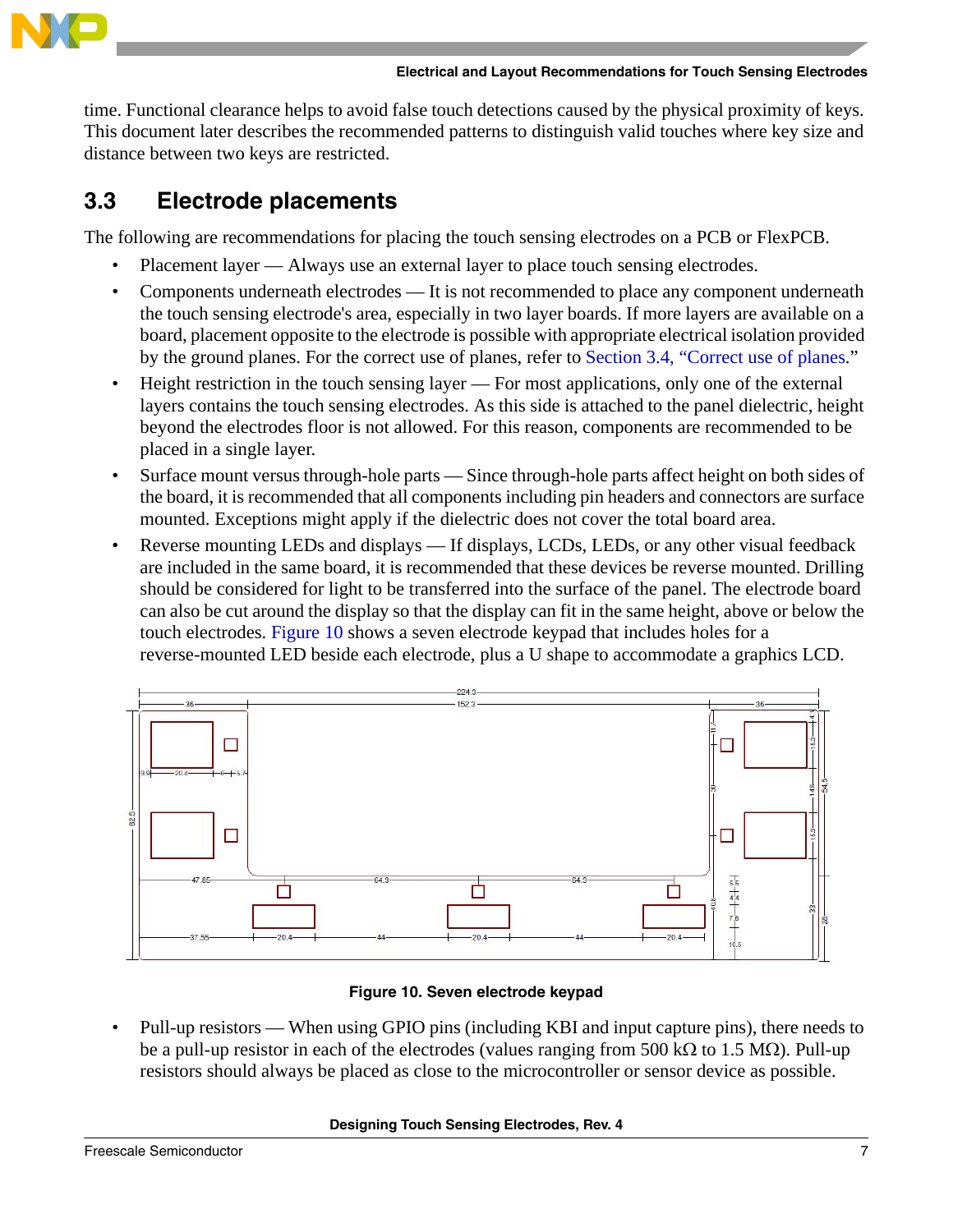![](_page_7_Picture_0.jpeg)

#### **Electrical and Layout Recommendations for Touch Sensing Electrodes**

- Two rooms placement Two rooms for the touch sensing section must be considered, besides the placement areas or rooms for analog, RF, or digital circuitry that might be placed on the same board with the touch sensing application. One room is for the sensing circuitry microcontroller. The other room is for the electrodes. The sensing circuitry room must avoid parasitic capacitance, while electrodes room must be sensitive to capacitive coupling.
- Multi-board solutions For many applications, a multi-boards solution is preferred. In a multi-board solution, one or more control boards contain all analog and digital circuitry for the application with the touch sensor circuitry. The solution also contains a separate touch sensing board that includes the wiring and the touch sensing electrodes. For such solutions, the touch sensing board can have different stack-ups or even use different technology as FlexPCB, membranes, ITO, or any other. For these applications, the connector between them must have low parasitic capacitance and be robust enough to avoid false contacts or series capacitance variations due to mechanical movements. For multi-board solutions, the control board is considered as the sensing circuitry room, and the touch sensing board is considered as the electrodes room. Alternatively the touch sensing board can include the sensor device, touch sensing electrodes, and communicate the touch sensing results via a digital communication interface (such as IIC). This method allows the main system processor to be offloaded from the touch sensing processing

# <span id="page-7-0"></span>**3.4 Correct use of planes**

The use of planes is important when designing touch sensing electrodes. A ground plane prevents coupling of external electromagnetic interference to the touch sensing electrodes, and acts as a shield for undesired electric fields. However, abusing the ground planes or simply filling open areas with ground planes might affect the sensor's sensitivity.

A ground plane is a return pad, capacitively coupled for most digital signals including the touch sensing traces. As a result, it is recommended that touch sensing traces have a good ground plane as a return pad.

Touch sensing electrodes are designed to detect electric field variations. If the fixed potential as ground is too close to the electrodes, the created parasitic capacitance affects correct human touch detection. As a result, a continuous ground plane around an electrode affects its sensitivity.

### **NOTE**

The human finger has unknown impedance referenced to ground. Therefore, it is also important to provide the touch sensing system with a ground reference for closing the circuit when a finger approaches.

Following are a few recommendations and best practices for ground planes usage.

- Do not use filled ground planes underneath electrodes area In case a ground plane is needed, make sure it is not filled. If the plane underneath the electrode is completely (100%) filled, the total capacitive coupling from the ground plane is much higher than the one created by a finger, adding a large offset to the capacitive measurement. It makes the detection of a valid finger touch more difficult.
- Use X-hatch pattern underneath the electrodes area Instead of arbitrarily filling empty areas with ground, an X-hatch pattern is recommended, especially in the opposite side of the electrodes. When using the X-hatch pattern in the ground plane, the total capacitive area in parallel with the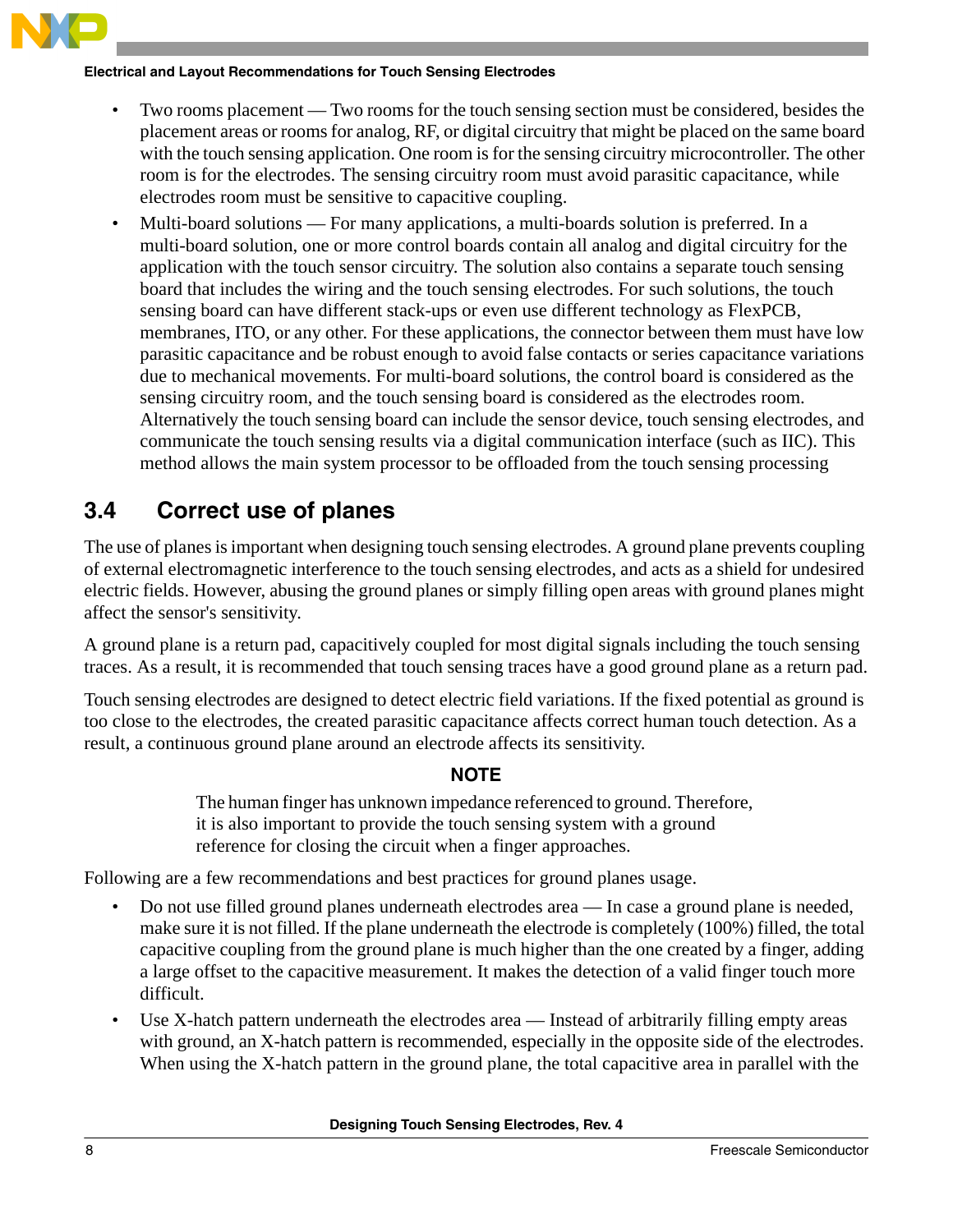![](_page_8_Picture_0.jpeg)

#### **Electrical and Layout Recommendations for Touch Sensing Electrodes**

electrode is reduced while filtering most of the electrical noise entering the backside of the panel. The X-hatch pattern recommended is round 20%, which defines the line width as minimum as possible with the line spacing proximate to 50 mils.

![](_page_8_Figure_3.jpeg)

**Figure 11. X-hatch Pattern** 

• Use filled ground planes for analog and digital circuitry — For the electrodes room, an x-hatch pattern or no ground plane is recommended to avoid adding load capacitance to the capacitive electrodes. On the other hand, a 100% filled plane helps digital circuitry EMI and signal integrity. It is recommended to have digital and analog circuitry with these filled planes. The electrode wires can be considered as digital traces, therefore it is recommended to reference them to a completely filled ground plane during their way to the electrodes. [Figure 12](#page-8-0) shows an example of the two ground patterns existing in an application.

![](_page_8_Picture_6.jpeg)

**Figure 12. Ground planes correct use**

<span id="page-8-0"></span>When there is enough space between electrodes it is recommended to also include a grounded hatch between the electrodes. This provides additional noise shielding and reference. A hatch is preferred over a continuous plane for the same reason as above, to avoid adding too much parasitic capacitance. Because the top hatch uses less area, it is acceptable to use a denser hatch, a 20 to 30% fill is recommended. Notice that when filling both layers (or top layer in a single layer board) with ground hatch, traces still need to get to the electrode. Routing in a different layer than the electrodes is still recommended, use a clearance of about the same width as the traces to isolate the ground hatch from the trace. For example, for a 5 mil trace, use 5 mils clearance on either side of the trace. [Figure 16](#page-11-0) shows the idea of hatch on the top and bottom of electrodes.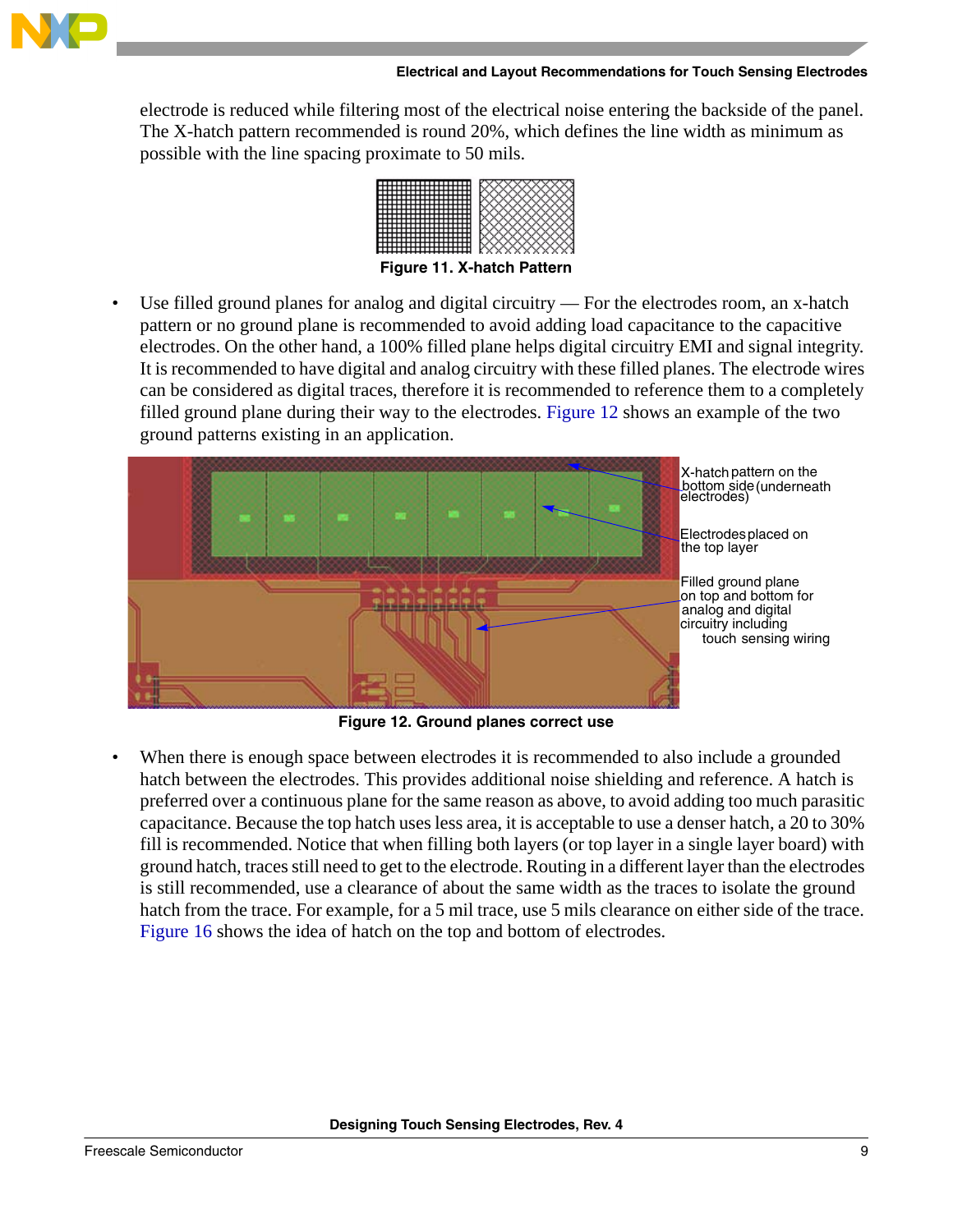![](_page_9_Picture_0.jpeg)

![](_page_9_Figure_1.jpeg)

![](_page_9_Figure_2.jpeg)

**Figure 13. Example of ground hatch on top and bottom planes**

## <span id="page-9-0"></span>**3.5 Distance between electrodes**

Electrodes may or may not be placed near each other. In an ideal keypad, where individual electrodes are used for each key, electrodes should be placed as far away from each other as possible. This helps with electrode crosstalk (not to be confused with trace crosstalk). Electrode crosstalk has to do with a single finger touch affecting two or more surrounding electrodes. This crosstalk is directly affected by distance between electrodes as well as dielectric (the touch surface) height. [Figure 4](#page-3-2) shows this.

Based on these assumptions, this document describes the best techniques for the correct electrical and layout design of a touch sensing application.

![](_page_9_Figure_7.jpeg)

**Figure 14. Strong field coupling between two electrodes** 

As can be seen, the distance between the two electrodes allows for electric fields to interact strongly, so even when touching one electrode, capacitance in surrounding electrodes will also be affected. The following figure shows a case where electrodes are so far apart, no strong capacitive coupling occurs.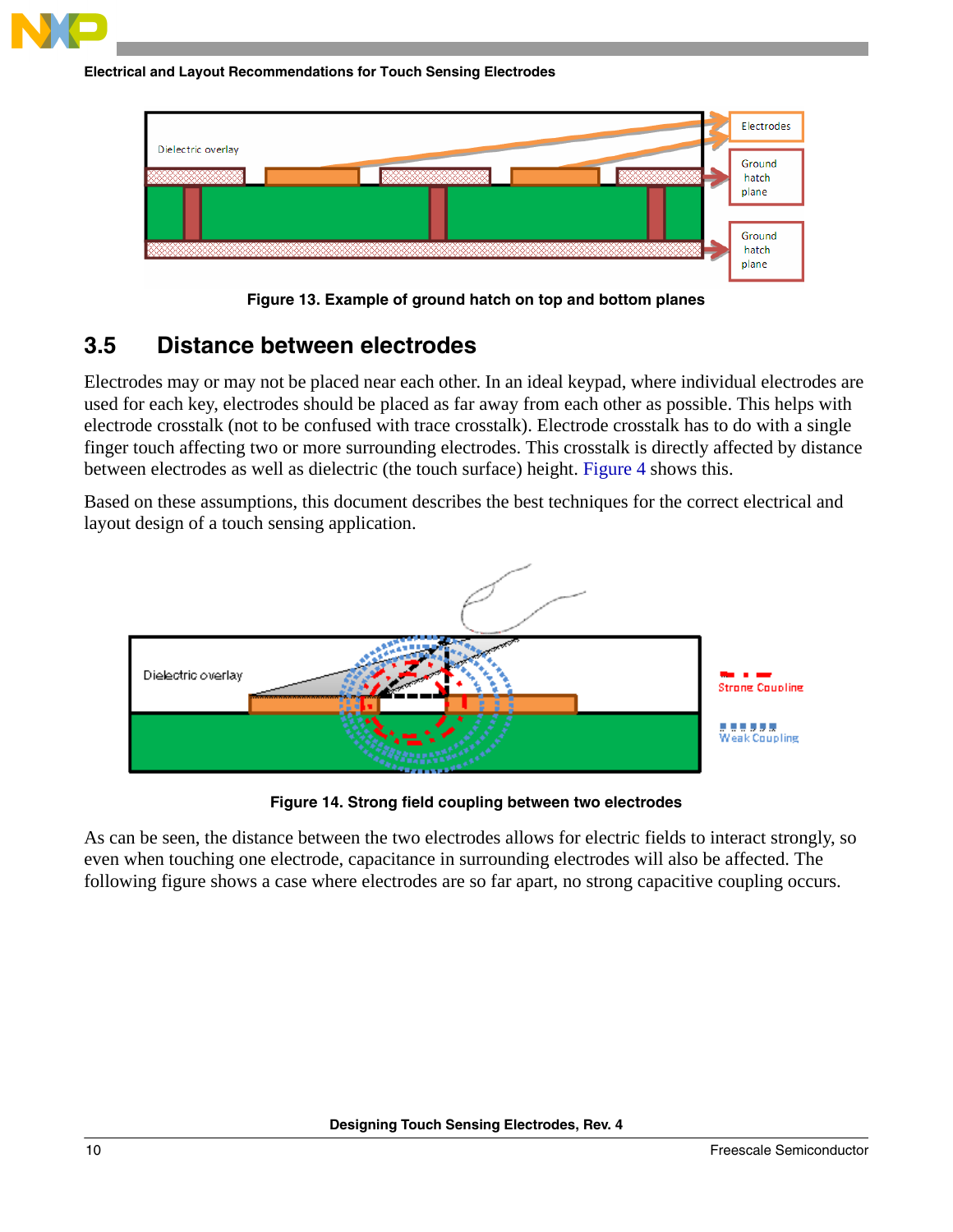**Electrical and Layout Recommendations for Touch Sensing Electrodes**

![](_page_10_Figure_1.jpeg)

**Figure 15. Weak field coupling between two electrodes due to larger separation** 

<span id="page-10-1"></span>[Figure 15](#page-10-1) is the ideal case for keypads where a single electrode-per-key is desired. A simple criteria to follow is to have electrodes separated 2 to 3 times as much as the dielectric thickness to be used. For example, if a 3 mm glass is used, then electrodes have between 6 mm and 9 mm separation. This is the ideal but it's not a rule. If keys need to be closer together, then the best option is to have a test prototype as close to the actual operating conditions as possible and to use a graphical debugging tool (such as FreeMASTER, as used by the Freescale Touch Sensing Software Library) to determine if the levels of capacitance are above the signal-to-noise and the parasitic capacitance change detected in the surrounding electrodes will not be detected as a touch. Notice that this is not a hard requirement, the Touch Sensing Software library (TSS) can select the highest value electrode and only report that as touched. It can be configured to report any number of touched electrodes at the same time, so in cases where there need to be several electrodes tightly together, and the above criteria can not be met, the library is able to help. Still, it is ideal to keep electrodes as separated as the application allows.

Also notice that there are multiplexed keypads that actually need electrodes to be closer together, this is discussed in detail in another section.

## <span id="page-10-0"></span>**3.6 Virtual ground and considerations in battery operated applications**

In most touch sensing applications the human finger is considered as one of the capacitor plates, while the conductive electrode is the complementary plate. This assumption is valid only if the human and the touch sensing device use the same potential reference (see [Figure 16](#page-11-0)), that is, only when the touch sensing device is physically grounded. An example of this user scenario is when a human is standing on the floor of their house touching the panel of an appliance that is physically grounded.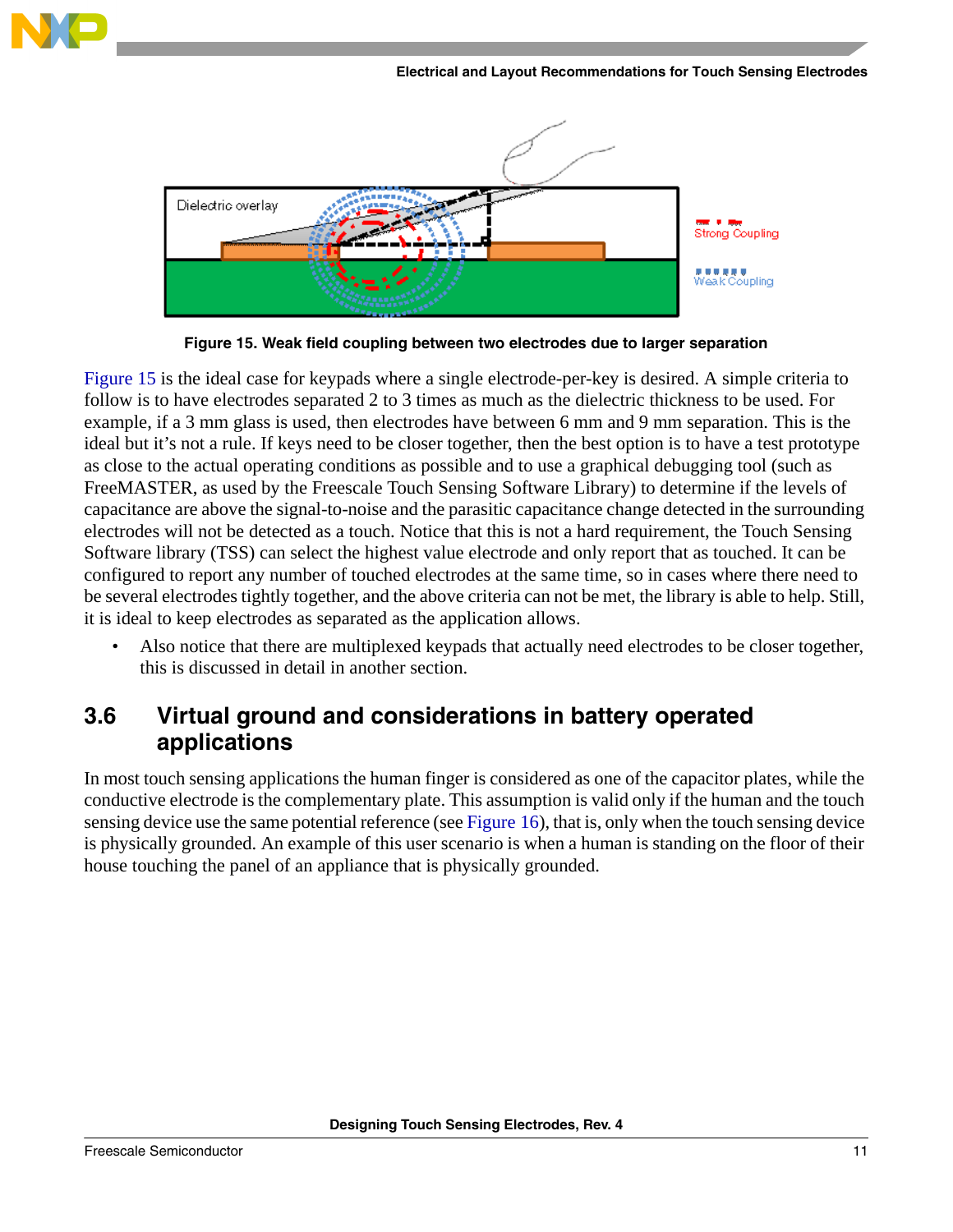![](_page_11_Picture_0.jpeg)

**Electrical and Layout Recommendations for Touch Sensing Electrodes**

![](_page_11_Figure_2.jpeg)

**Figure 16. Physically grounded device**

<span id="page-11-0"></span>The human finger creates a virtual ground to the system and can be used as one of the capacitor's plates.

In battery operated applications or in applications where the touch sensing device has no reference to the physical ground, the human being might not be at the same potential reference as the touch sensing application. This results in a capacitance variation from touch to touch, consequently with a difficulty to detect the human touch. This issue is what is called floating ground or loss of virtual ground.

![](_page_11_Figure_6.jpeg)

**Figure 17. Floating ground condition**

In battery operated applications, the human finger does not have the same potential reference as the sensor's ground.

To avoid issues with a floating ground, a proper physical ground connection of the touch sensing device is recommended.

In portable or battery operated applications, having a human ground reference is not always possible, in such cases it is necessary to use the human conductivity characteristics to modify the electrical field created between the electrode and the system ground. Therefore, the human finger, instead of working as one of the conductive plates of the capacitor becomes a dielectric constant modifier. To accomplish this task, it is necessary to have a fixed potential (ground) close to the electrodes area, an electric field is then created between the electrode and ground. This electric field is modified as the human finger approaches.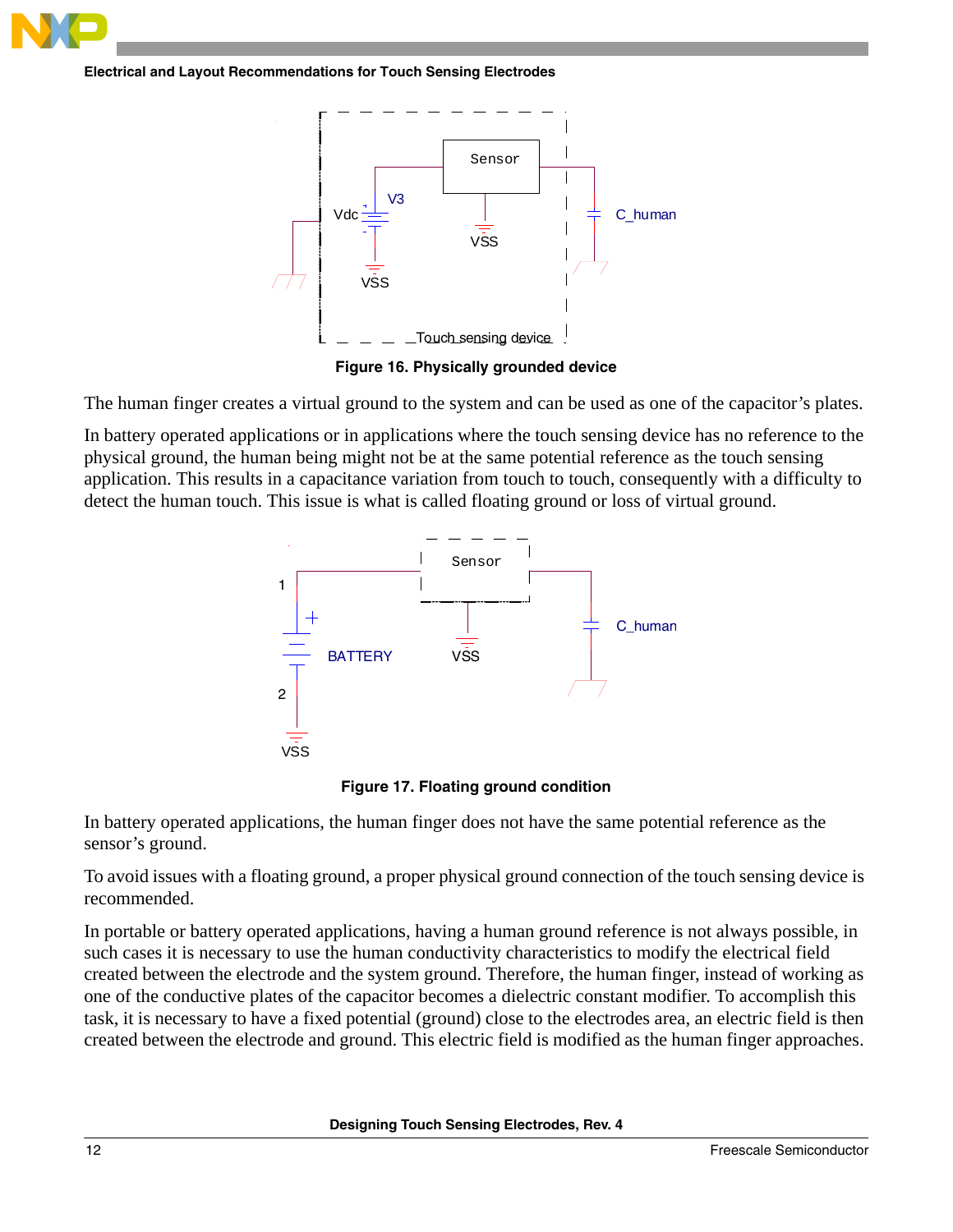![](_page_12_Picture_0.jpeg)

Using a ground ring, having a ground plane around the electrodes, or having ground interleaved in the electrodes area can be used as a solution.

![](_page_12_Picture_3.jpeg)

#### **Figure 18. Human finger acting as electric field modifier, instead of one of the capacitor plates**

When having multiplexed electrodes, the non-selected electrodes provide the required fixed potential nearby scanned electrode, solving the floating ground issue naturally. Using more than one electrode per key can be used as solution in battery operated applications.

## <span id="page-12-0"></span>**3.7 Using capacitive films**

The printed circuit board (PCB) is one of the most common solutions for implementing touch sensing panels, however this solution limits the final application in terms of curvatures and irregularities on its surface. Applications developed with PCB must be plane and flat to ensure manufacturability, reliability, and an adequate cost.

The FlexPCB and ITO (Indium Tin Oxide) can adapt to curvatures or irregular surfaces in the panel due to their inherent flexibility, however, the solution tends to be more expensive compared with flat panels that use printed circuit boards.

Capacitive films are a cost effective and reliable solution for implementing flexible touch sensing solutions that adapt to curvatures on the surface of the panel. The nature of the capacitive film is the same used for creating mechanical keyboards, also known as membrane switches. A touch panel using capacitive films provide many advantages, for example:

- Flexibility—Allowing it to conform to curved surfaces.
- It can be adhered directly to the rear of the touch surface with no air-gaps between the touch sensing electrodes and the dielectric material.
- It is ultra-thin in design.
- The assembly is sealed from moisture or contaminants
- The flex tail is integrated with the circuit, so it does not require a separate interconnect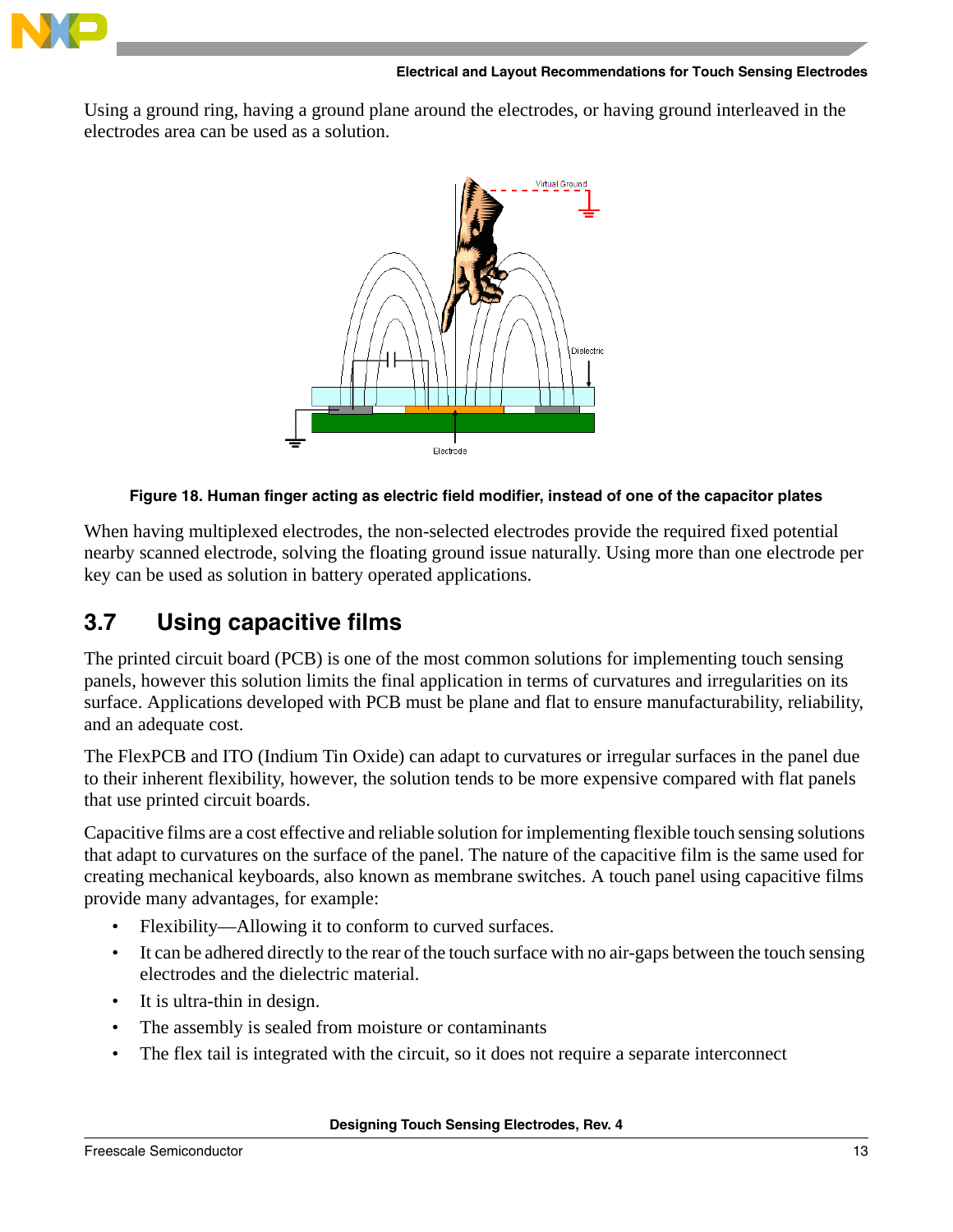![](_page_13_Picture_0.jpeg)

#### **Electrical and Layout Recommendations for Touch Sensing Electrodes**

• No moving parts for a long life.

Capacitive films are not limited to one conductive layer. Multilayer designs and via holes can be also implemented, improving the reliability in terms of signal integrity and shielding. For example, the stack-up for a capacitive films is shown in [Figure 19](#page-13-0).

![](_page_13_Figure_4.jpeg)

**Figure 19. Capacitive film stack-up example using three conductive layers**

<span id="page-13-0"></span>Most PCB design considerations apply to capacitive films, however there are some differences that must be taken into account:

- The conductive ink used in most capacitive films is controlled by a process called screen printing. This maximizes conductivity, flexibility, printability, and adhesion to various substrates used in the manufacture of flexible circuits. However, the resistivity of the ink used by capacitive films is usually larger than the copper resistivity used for the PCB. The resistivity of the ink ranges around 0.5 ohms per inch of the trace. This has an impact in the sensitivity of the touch sensing electrodes.
- The multi-layered circuit can be implemented, using pairs is not necessary, odd number of conductive materials can be used.
- The polyester material, used as the core film material is heat-stabilized polyester that can be as thin as 0.005¨. Thicker films can also be manufactured to accommodate various ZIF or low insertion force connectors.
- Via holes can be used to connect layers of conductive materials, however, it is not recommended to abuse their use, this might impact film cost.
- The traces can not be as thin as in PCBs, film manufacturers recommend a minimum of 0.018¨ trace width and  $0.020$  spacing; this must be taken into account specially because of its impact on parasitic or baseline capacitance.
- The use of carbon inks is recommended on top of exposed silver traces at contact points on the film tail to reduce silver oxidation.
- To add value, surface mount devices such as LEDs can be mounted on flexible screen printed circuits. However, it must have a conductive adhesive and be encapsulated to ensure reliability. After the LED is mounted, take care to note that twisting or any rough handling may break the connection. It is recommended that the screen printed circuit with LED or any other SMD remain on a flat surface.
- Interconnect can be female, male, zero, or a low insertion force connector, with a variety of pitches. Locking type connectors can also be accommodated.
- The flexible tail should not be creased, but bending around a small radius is acceptable.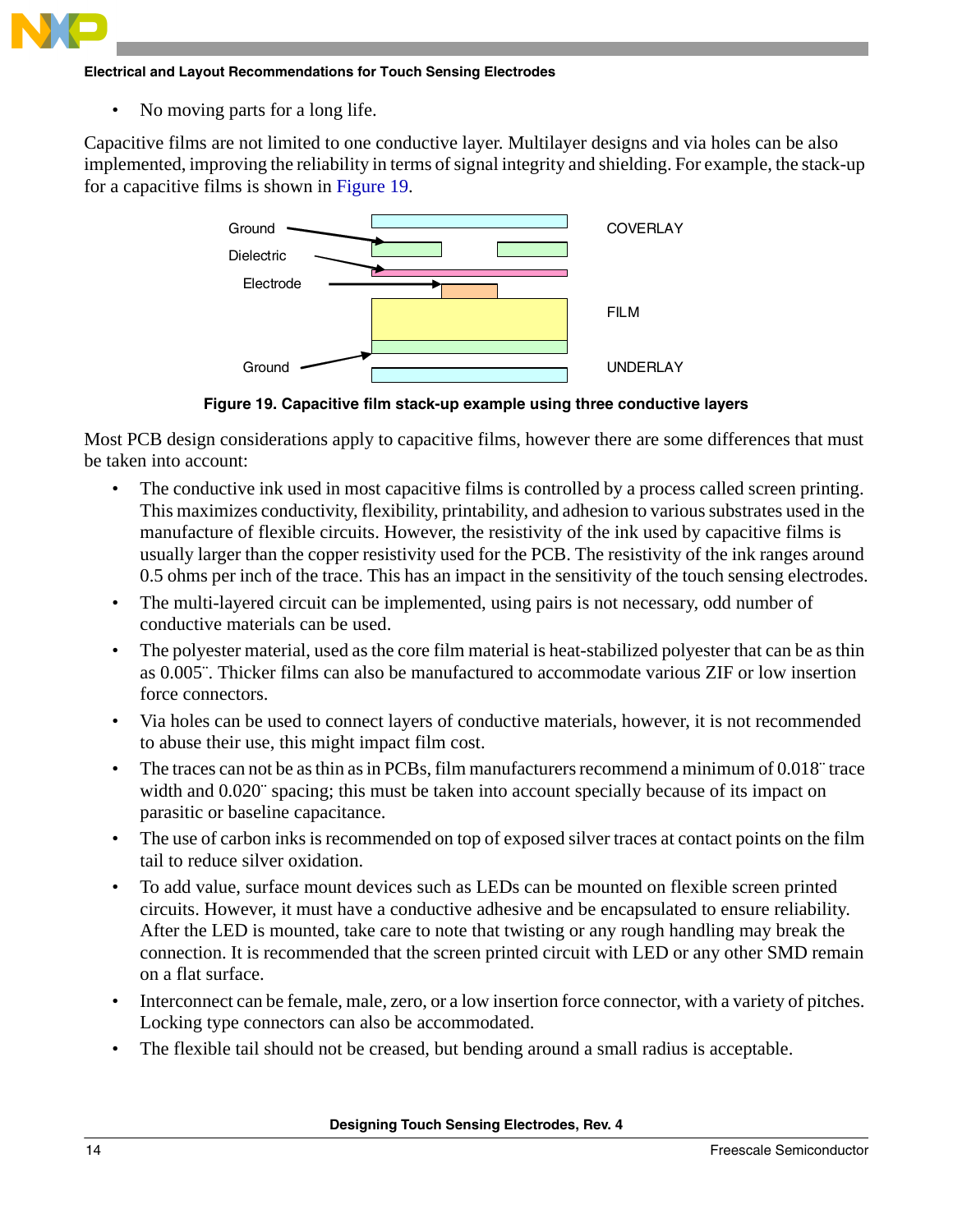![](_page_14_Picture_1.jpeg)

<span id="page-14-0"></span>With the trend and demand for miniaturizing portable media devices and consumer electronics, new techniques and design strategies must be explored to accomplish the desired sensitivity and robustness of the touch panels without sacrificing manufacturability and cost.

This section proposes some of the geometries to achieve common functions of a touch panel and touch screen applications as keys, sliders, rotary switches, and keyboards.

# <span id="page-14-1"></span>**4.1 Keypads**

As described in [Section 3.2, "Electrodes pattern design](#page-5-0)," simple shapes as circles, rectangles, or ovals with a size similar to the object to be detected are a good starting point for designing touch sensing applications. However, based on an electrode's function, its geometry can be modified to achieve better results or improve sensitivity. These shape and size modifications are described in the following sections of this document.

Depending on the number of channels available in the sensor and many times on the panel key arrangements, logical combinations of electrodes pressed at the same time can be used. The principle of logically combined electrodes to validate a touch is typically known as multiplexing. If a key uses only one touch sensing channel, it is called a single key. If two or more touch sensing channels are used to determine a valid key, they are called multiplexed keys.

# <span id="page-14-2"></span>**4.1.1 Single keys**

To maximize the electrodes area from the capacitor plates, it is recommended that the size of the electrode be similar to a human finger (0.6 in.  $\times$  0.6 in. is considered a good size).

![](_page_14_Picture_10.jpeg)

[Figure 20](#page-14-3) shows some examples of single keys.

**Figure 20. Layout patterns for single keys**

<span id="page-14-3"></span>This approach is valid and useful when there are no size restrictions of the panel. Consequently, when there is a distance between the keys, allow a finger touch to modify only one electrode at a time. Notice that rounded shapes are always prefered above squared shapes. Sharp corners exhibit a random dispersion of charges, opposed to rounded patterns where charges are evenly distributed along the border.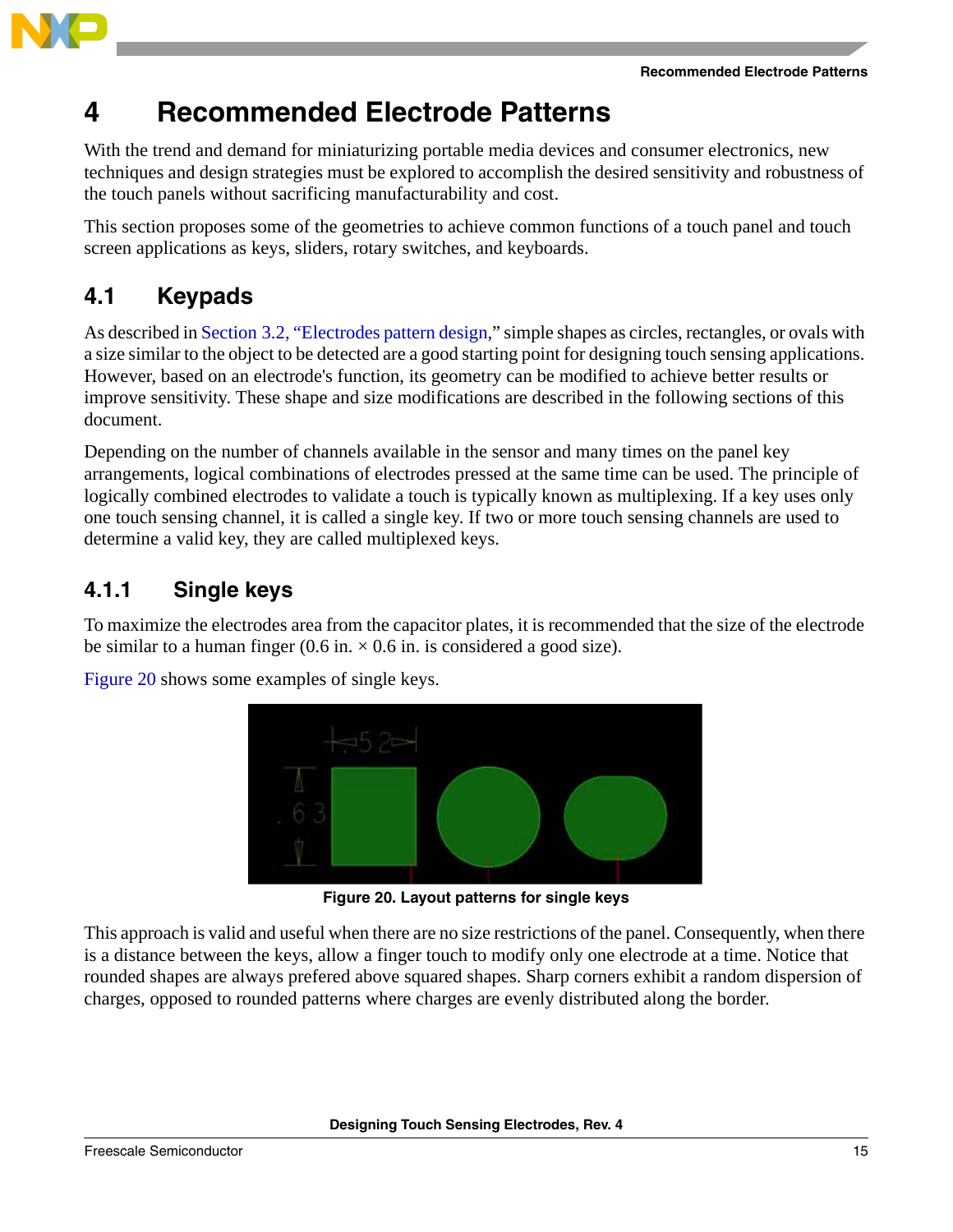![](_page_15_Picture_0.jpeg)

# <span id="page-15-0"></span>**4.1.2 Multiplexed keys**

When the number of keys exceed the available sensor channels, multiplexing or logical combinations can be created. Consequently, the detection of a valid key is not directly the change in capacitance of a single electrode but of two or more electrodes at the same time.

### **NOTE**

When multiplexing a key, the contact area for each electrode is reduced at least to half. Therefore, sensitivity is reduced in the same proportion, requiring slightly more complex software to determine a valid key.

[Figure 21](#page-15-1) shows the recommended geometry for multiplexing a key. The preferable size is the size of a finger. This geometry is preferred because the area of the key is maximized. In other words, a small amount of area is lost when merging the two electrodes together. In addition, the geometry accepts that if finger touch shifts a little bit horizontally or vertically the area of the key, the two electrodes that create the logical combination are affected in the same proportion.

![](_page_15_Picture_7.jpeg)

**Figure 21. Example of a multiplexed key**

<span id="page-15-1"></span>[Figure 22](#page-16-1) shows the multiplexing technique used, arraying several keys in an X-Y manner to form a keyboard.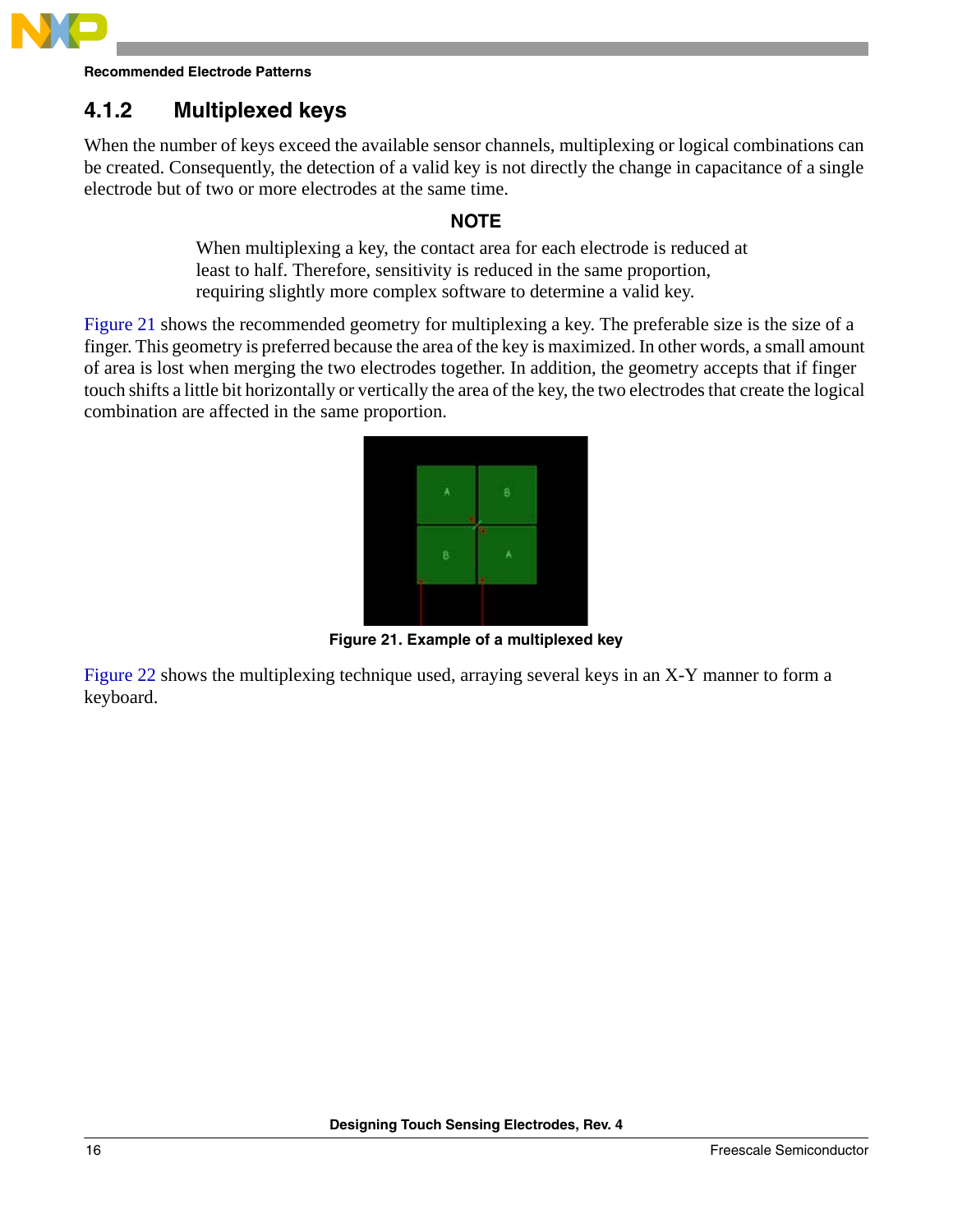![](_page_16_Picture_1.jpeg)

![](_page_16_Figure_2.jpeg)

**Figure 22. Capacitive keyboard using multiplexed keys**

## <span id="page-16-1"></span><span id="page-16-0"></span>**4.1.3 Multiplexing for size-restricted applications**

Touch sensing applications restricted in size are common to almost all applications. A size-restricted touch application is recommended when the key area is smaller than a finger's transversal area or when keys are so close to each other that multiple keys are detected when a key is touched.

![](_page_16_Figure_6.jpeg)

**Figure 23. Keys arrangement in a size-restricted application**

<span id="page-16-2"></span>With such restrictions, software routines and algorithms are implemented to distinguish valid touches based on the analog value of the capacitive coupling at each of the affected keys.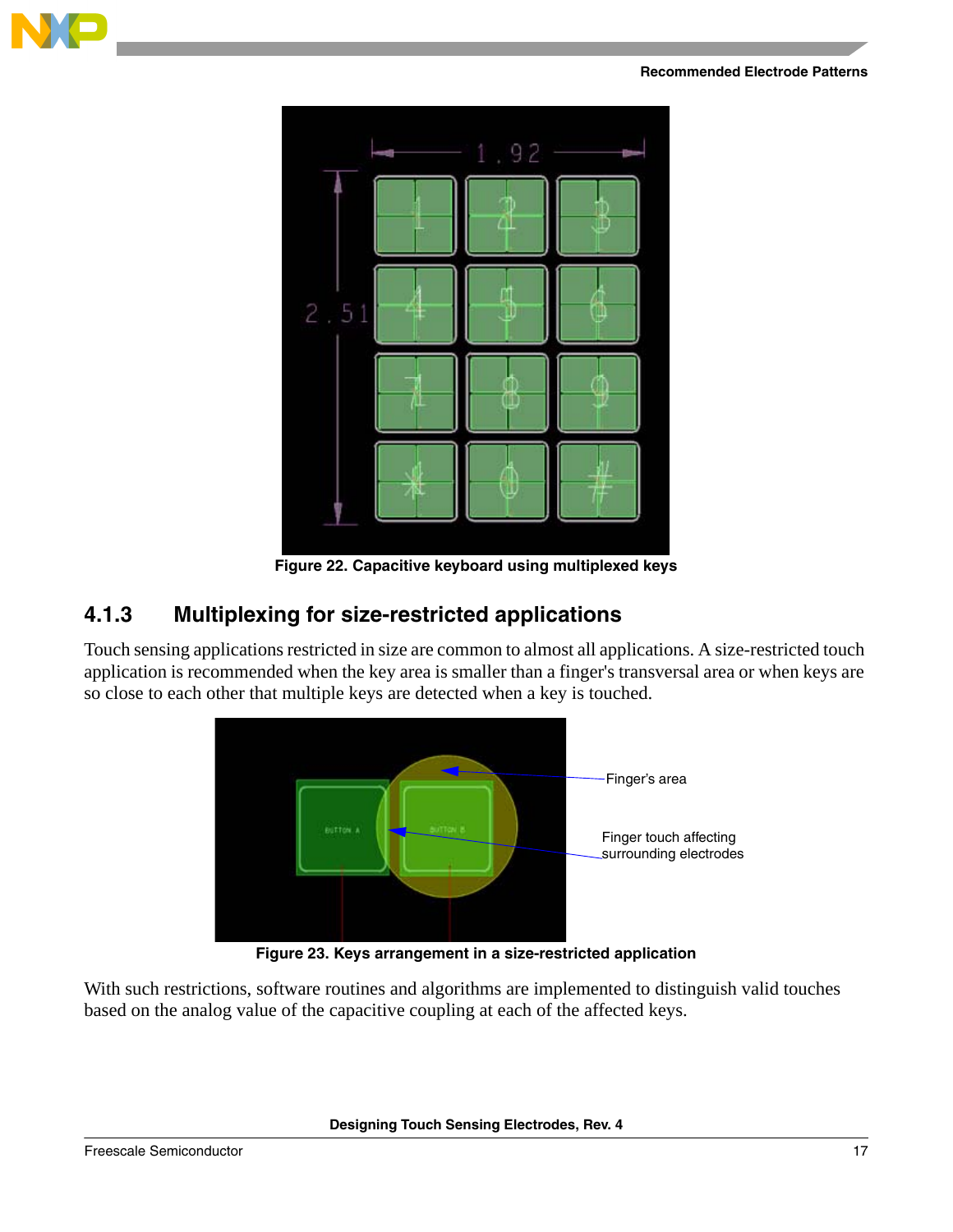![](_page_17_Picture_0.jpeg)

Reducing the electrode size does not address the problem in most cases because electrode sensitivity is reduced. Varying the dielectric thickness or material is not an option either. The effect of reducing the electrode size cannot be compensated with dielectric modifications.

In such cases, it is recommended to multiplex keys in a different way by using some touch sensing electrodes as common electrodes for two or more keys. An example is shown in [Figure 24](#page-17-1).

![](_page_17_Picture_4.jpeg)

**Figure 24. Multiplexing in size-restricted areas**

<span id="page-17-1"></span>To understand this principle, compare [Figure 23](#page-16-2) and [Figure 24](#page-17-1). Both figures show the same keypad in a size-restricted application, with Button A and Button B smaller than a finger's touch area (highlighted in yellow) and where both buttons are so close that interference cannot be avoided. In the first approach, [Figure 23](#page-16-2), pressing Button B also affects the Button A area and vice versa. In this scenario, when a key is pressed, the opposite one also changes its capacitive value, making it difficult to distinguish which one is valid. [Figure 24](#page-17-1) uses a common electrode for both keys with a multiplexing technique. In this scenario, pressing the Button B affects the logical combination of the two electrodes that form Button B without interfering with the electrodes that form Button A.

With these logical combinations, distinguishing the valid touch of a key is easier. The capacitive coupling of a finger touch for both electrodes forming a logical combination is practically equal.

This multiplexing technique is not only valid for keys, but also recommended for sliders, rotaries, and keyboards with size restrictions. This document describes the specific details for each configuration in the sections that follow.

## <span id="page-17-0"></span>**4.2 Sliders**

Sliders are the touch sensing representation of a potentiometer and are interpreted as an analog value of user input touch position. Sliders are typically used for scrolling menus or to increase and decrease the value of a specific user parameter, for example, volume in an audio application or temperature in an air condition module.

Unlike common keys, slider information not only uses a pressed and un-pressed condition, but also depending on the application and the user scenario, uses touch direction and scrolling speed to interpret input information.

The software logic for sliders is more complex than single key logic. It needs to distinguish where the first touch took place, the direction in which the finger is moving, and the speed at which finger is moving along the slider.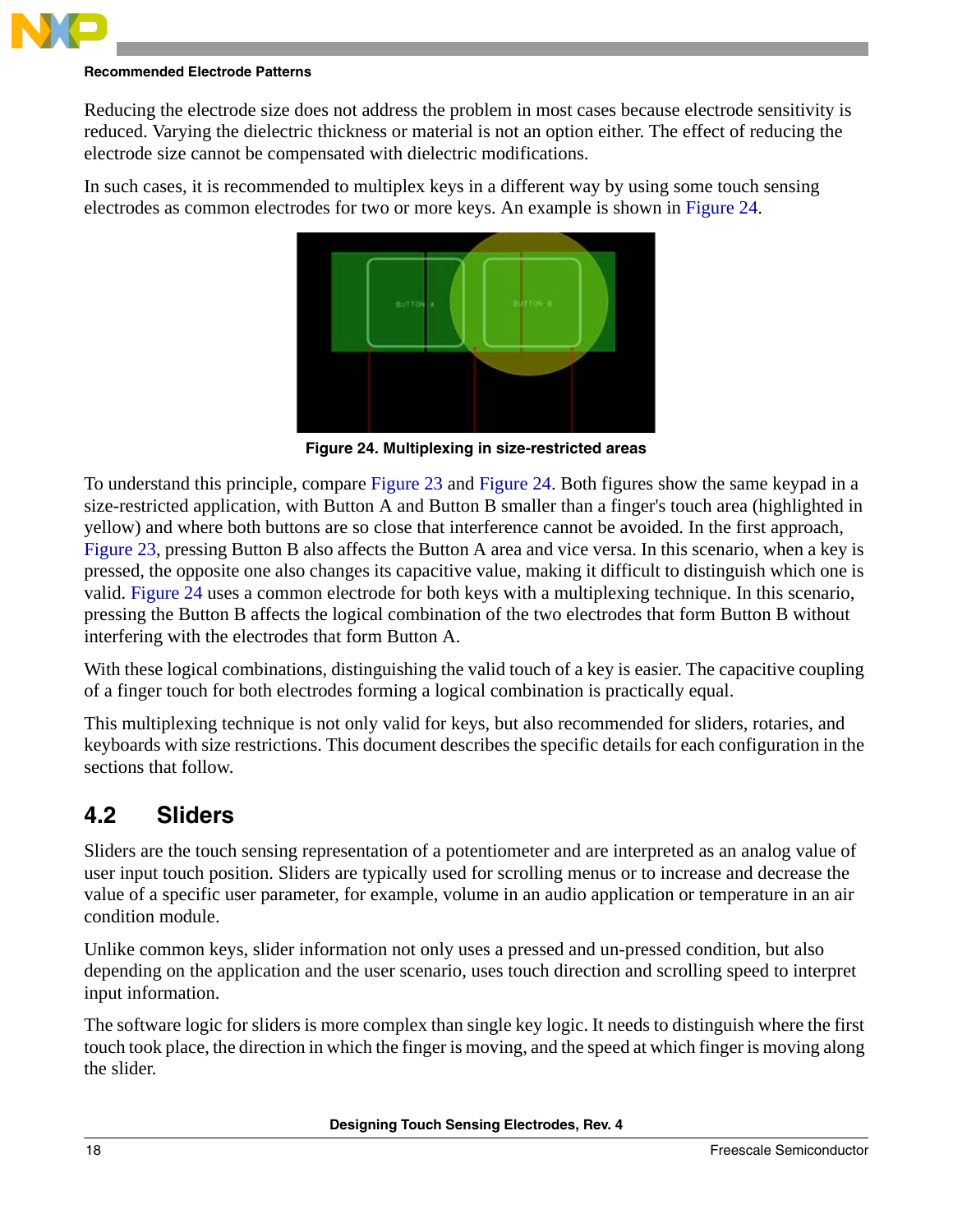![](_page_18_Picture_0.jpeg)

From the hardware perspective, the layout design for a slider is simple. The example in [Figure 25](#page-18-0) shows a basic slider with 8 steps resolution. Its construction requires eight touch sensing electrodes (E1 to E8) arranged horizontally together to form the slider. For this specific slider, application software interprets the information from each touch sensing electrode channels and decodes whether electrodes are logically pressed coming from left to right (E1 to E8) or in the opposite direction (E8 to E1).

![](_page_18_Picture_3.jpeg)

**Figure 25. Basic slider pattern**

### **NOTE**

<span id="page-18-0"></span>In [Figure 25](#page-18-0), with the slider visible, 15 step resolutions can be accomplished if the multiplexing principle is used by allowing the logical combinations of two electrodes pressed at the same time. For example, pressing the area between E5 and E6 could give us an intermediate step if we allow both electrodes to be pressed at the same time. This technique is called microstepping. If microstepping is used in the slider example in [Figure 25](#page-18-0), the resolution will contain 15 steps resulting from combinations E1, E1E2, E2, E2E3, … , E7E8, and E8.

[Figure 26](#page-19-1) shows another example where microstepping is implemented. In this case, microstepping is implemented directly in the electrodes layout. Therefore, all touch sensing electrodes are affected proportionally to the finger's position at each electrode. This slider arrangement has a higher resolution than the one in the previous example. However, it is recommended only when the sensitivity of the panel or from the sensor itself is enough to have an analog measurement of the electrode's capacitive coupling.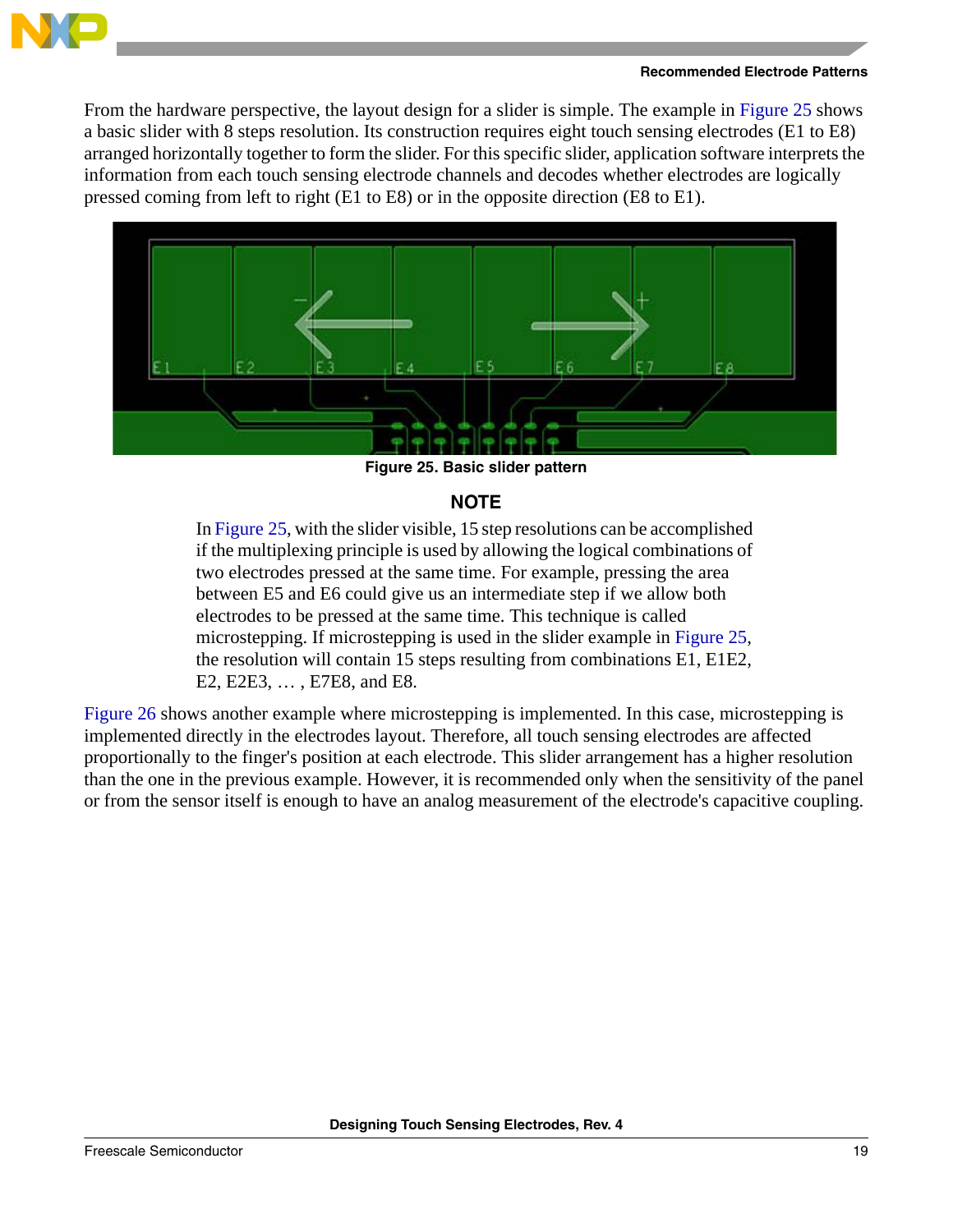![](_page_19_Picture_0.jpeg)

![](_page_19_Figure_2.jpeg)

**Figure 26. Slider with microstepping**

### **NOTE**

<span id="page-19-1"></span>When using this topology, ensure that the height of the electrodes is not that large so that finger movement in the perpendicular way could be detected as displacement along the slider.

## <span id="page-19-0"></span>**4.3 Rotaries**

The rotary in touch sensing applications is typically a substitute to a mechanical rotary switch. The principle of operation is similar to a slider. The main difference is its rounded design forming a closed circle. Rotaries are useful for scrolling large menus or provide user inputs with wide range of values. In some cases, the rotary might include a central button to accept or validate the values modified by the rotary itself.

Like sliders, the input value from the rotary depends on the logical order at which the capacitive sensing electrodes are coupled by a finger. Depending on the direction at which the electrodes are logically detected, whether ascendant or descendant, the information is interpreted as clockwise or counter-clockwise scrolling. Also, microstepping can be implemented for increasing rotary resolution.

[Figure 27](#page-20-2) shows the recommended touch sensing electrodes array for a rotary. This simple topology also includes a center button, optional for some applications.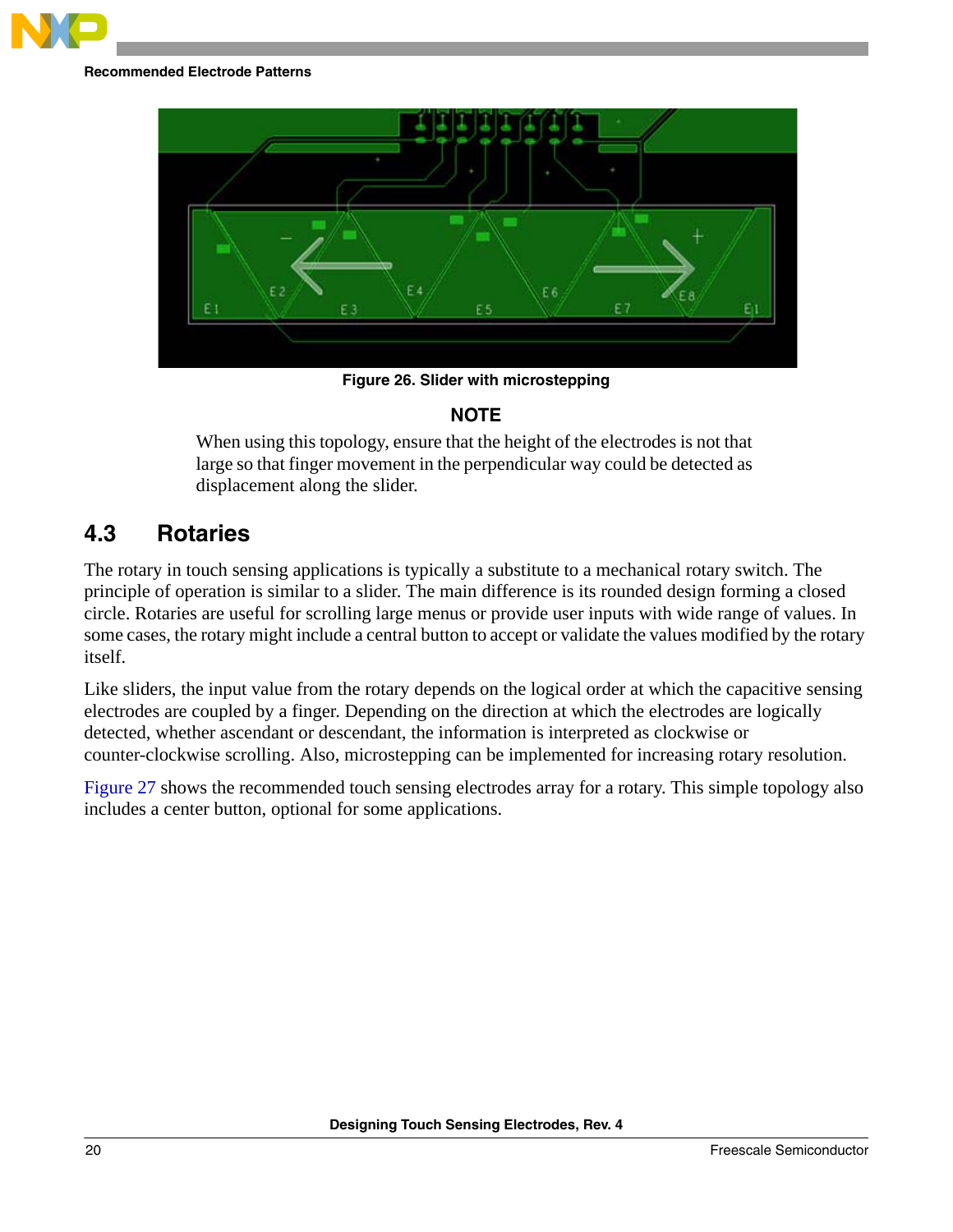![](_page_20_Picture_1.jpeg)

![](_page_20_Picture_2.jpeg)

**Figure 27. Recommended layout of a rotary**

## **NOTE**

<span id="page-20-2"></span>For relative control where absolute position is not a requirement, the topology can be simplified for using only three electrodes arranged in 1-2-3-1-2-3-1-2-3 fashion giving desired resolution while reducing the number or required electrode channels.

## <span id="page-20-0"></span>**4.4 Keyboards**

Keyboards are used in a wide range of applications, from cellular phones and PDAs to personal computers, point of sales, and many other medical appliances, and industrial applications.

Some keyboard arrangements are common to different applications. For example, the common telephone keypad that contains keys for numbers "0" to "9", "#", and "\*" in a 3 by 4 array can be found in almost every telephone, cellular phone, and other applications such as ATMs or fuel dispensers.

Although the same keyboard arrangement is used, most of the times, for the same functions or purposes, the layout for each keyboard might change depending on the keys size, distance between the keys, and the thickness of the dielectric. This section describes a few layout patterns recommended by Freescale.

## <span id="page-20-1"></span>**4.4.1 Arrow keyboard**

The arrow keyboard typically consists of five keys; a central key surrounded by an arrow key at each side. See [Figure 28.](#page-21-1)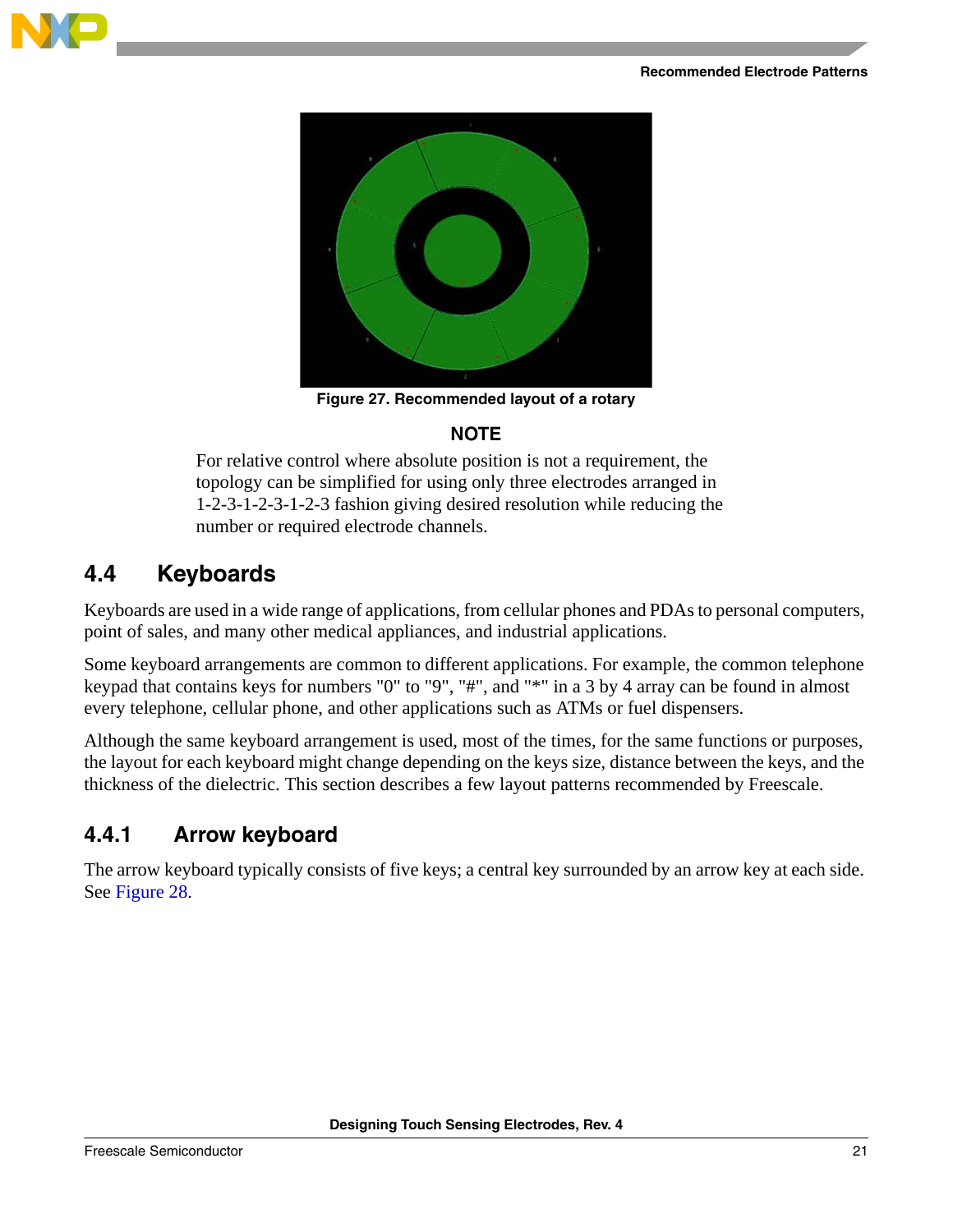![](_page_21_Picture_0.jpeg)

![](_page_21_Picture_2.jpeg)

**Figure 28. Example of an arrow keyboard**

<span id="page-21-1"></span>In this arrangement, the arrow keys are closely located at the ENTER or OK key. Using touch sensing with this restriction results in the detection of the ENTER key when an arrow key is approached by a finger. In addition, attempting to touch the central button also affects the surrounding keys. It is a size-restricted application, therefore it is recommended to use a multiplexing technique as described in [Section 4.1.3,](#page-16-0)  ["Multiplexing for size-restricted applications](#page-16-0)."

[Figure 29](#page-21-2) shows the recommended layout pattern for the arrow keyboards. As shown in [Figure 29](#page-21-2), pressing any of the arrows on the edges affects its corresponding electrode on the edge and also an electrode common to all keys, without interfering with the electrode at the center that corresponds to the ENTER key. If the ENTER key is pressed and the finger area overlays with the arrow keys, the central electrode and the electrode common to all keys are affected.

![](_page_21_Picture_6.jpeg)

**Figure 29. Layout pattern for the arrow keyboards**

## <span id="page-21-2"></span><span id="page-21-0"></span>**4.4.2 Numeric, alfa-numeric, and telephone keyboards**

The numeric, alfa-numeric, and telephone keyboards are used as the main source to enter values or commands to an embedded application. All these keyboards typically have an  $X - Y$  or rows-columns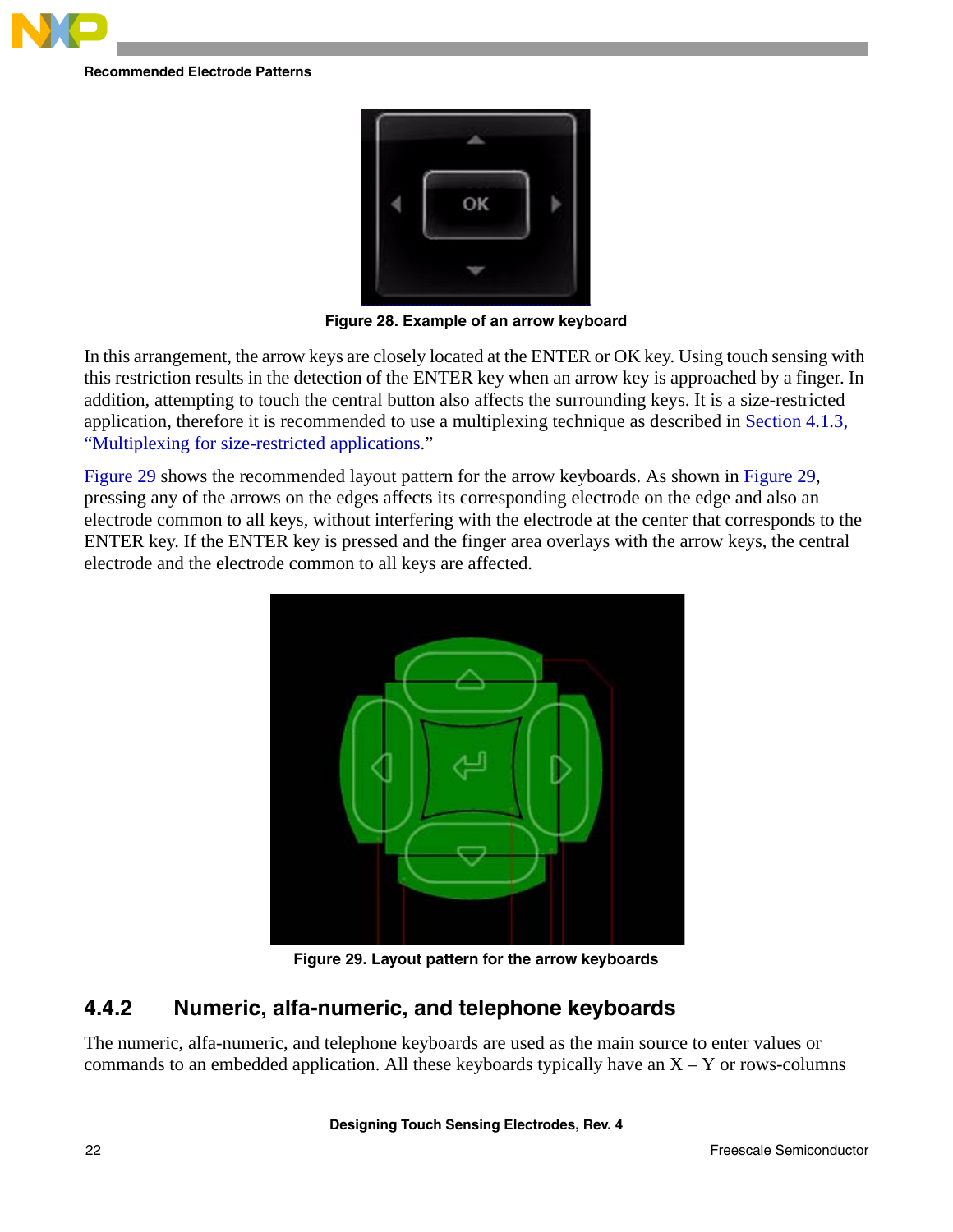![](_page_22_Picture_0.jpeg)

arrangement. For example, the telephone keyboard in [Figure 30,](#page-22-0) is arranged in three columns and four rows.

![](_page_22_Figure_3.jpeg)

**Figure 30. Common telephone keyboard array**

<span id="page-22-0"></span>There is a wide range of keyboards with variations in the row and column count, size, materials, and dielectric characteristics. Freescale has a patented technique for the design of touch sensing electrodes in capacitive keyboards. This technique applies to almost every capacitive keyboard. This document describes the application of the technique to a 3 x 4 telephone keyboard.

As described earlier, in size-restricted applications where the size of the keys is smaller than a finger area and the proximity between keys is such that multiple keys are detected when a key is touched, multiplexing techniques is recommended to validate the pressed key.

The Freescale patented technique uses the multiplexing technique to avoid interference of keys pressed at the same time. It also improves keypad sensitivity by increasing the effective capacitive area created between the finger and the electrodes. This technique also reduces the number of capacitive sensor channels that are required if dedicated touch sensing electrodes are used for each key.

In the Freescale patented technique, [Figure 31,](#page-23-0) the capacitive electrodes are arranged on a keyboard, therefore each key is detected with a combination of two capacitive electrodes. In this case, each capacitive electrode is also used by adjacent keys vertically and horizontally. This combination of two electrodes per key ensures that the shared or common capacitive electrode is used by four keys at the same time.

This technique increases the effective capacitive area of the keys, reduces the interference between the keys, and improves the sensitivity and signal-to-noise ratio in the keyboard. With this arrangement, the total area for each electrode doubles the size of a single electrode per pad to get the flexibility of multiplexing electrodes and to increase the logical combinations.

[Figure 31](#page-23-0) shows the application of the Freescale patented technique to a common telephone keyboard.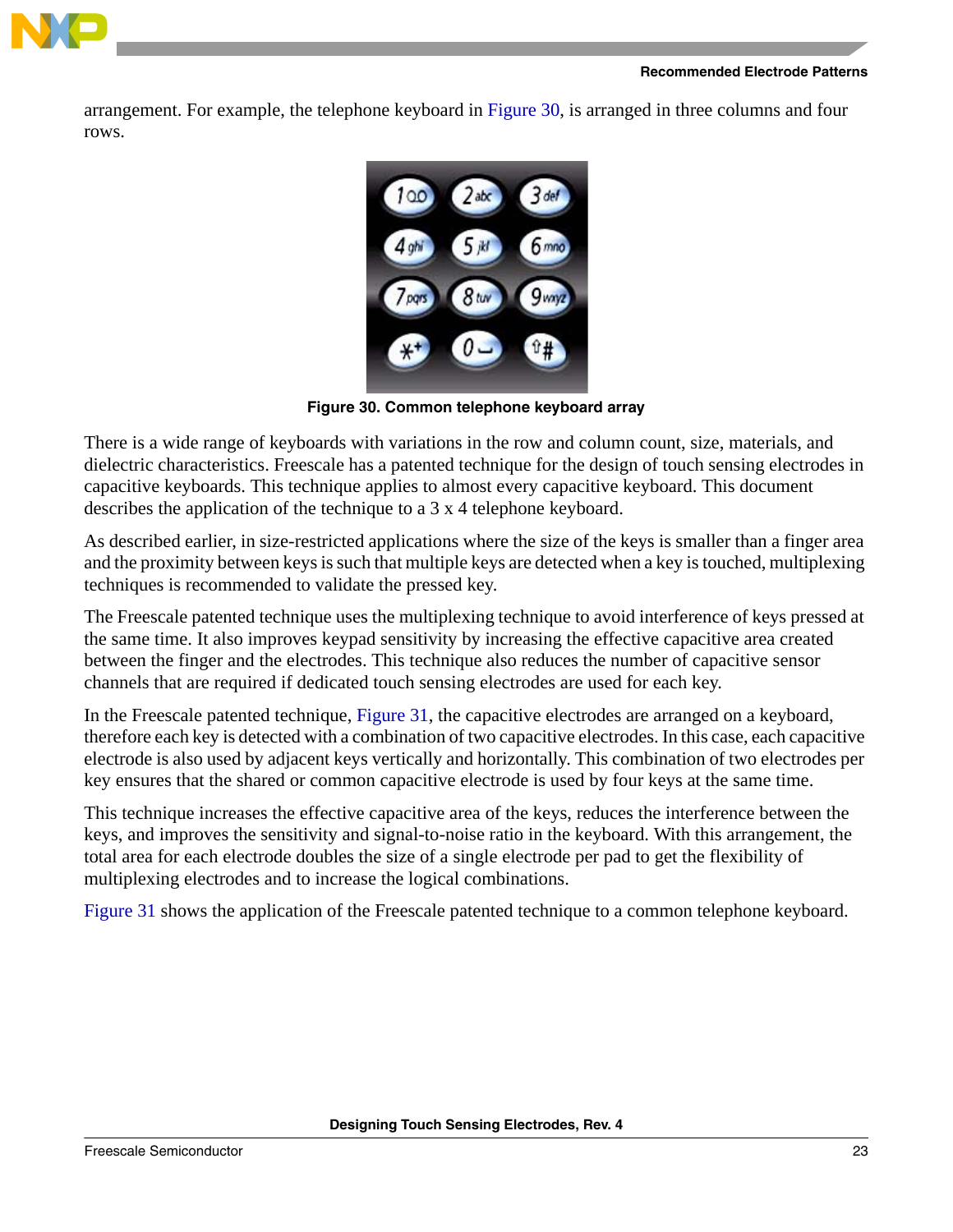![](_page_23_Picture_0.jpeg)

![](_page_23_Picture_2.jpeg)

**Figure 31. Freescale patented keyboard arrangement applied to a common telephone keyboard**

<span id="page-23-0"></span>Different geometries and shapes can be used to comply with the basic rules described above. However, the rhomboid or diamond is the most suitable shape because it ensures that each key uses two electrodes with exactly the same area per key. It also ensures that each surrounding key contains the same electrode as part of its multiplexed combination. Each rhomboid is created by a single electrode and shared by four keys at the same time.

Since all surrounding keys in the key pad share common electrodes, touching partially surrounding keys results in even better capacitive detection of the desired combination. This configuration is ideal for scenarios where keys are smaller than a finger size and so close that partial detection by surrounding keys cannot be avoided.

[Figure 32](#page-23-1) shows an example. Consider you want to press and detect key #5. Using a common single or multiplexed configuration, a change in keys #2, #4, #6, and #8 will be also detected. Therefore, algorithms to distinguish a valid key based on the capacitance value must be implemented to determine valid key pressed.

<span id="page-23-1"></span>![](_page_23_Picture_7.jpeg)

**Figure 32. Keyboards with Freescale patented technique**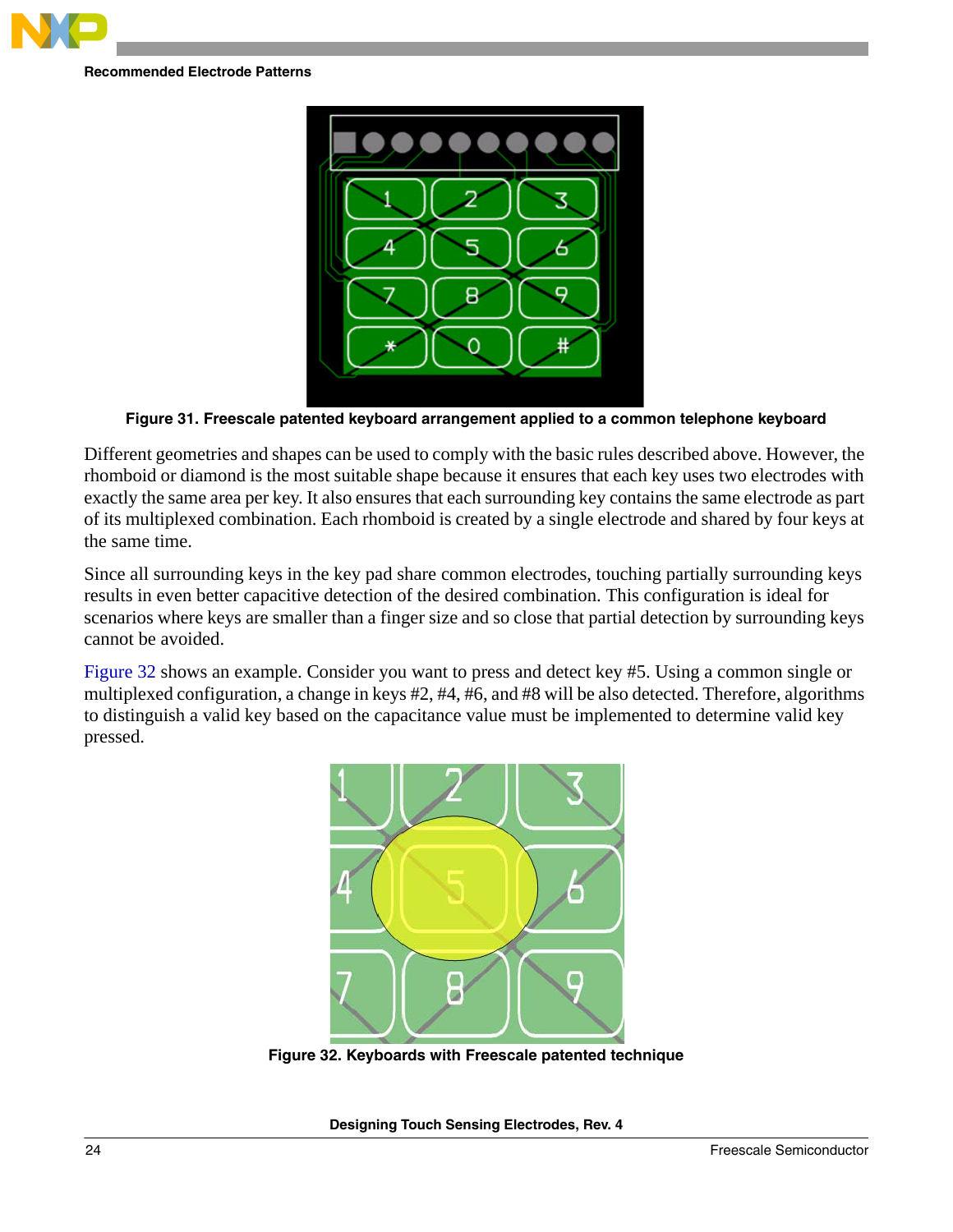![](_page_24_Picture_0.jpeg)

![](_page_24_Picture_1.jpeg)

With the Freescale patented technique, if key #5 is pressed again while partially touching keys #2, #4, #6, and #8, the result will be an accurate detection of the two electrodes that form key #5.

# <span id="page-24-0"></span>**4.5 Touchpad**

The touchpad is a two-dimensional input interface that must be able to detect touch and release conditions and vertical and horizontal sliding in a specific area. Touchpads are not limited to personal computers. Nowadays PDAs, appliances, and industrial applications use a touchpad as a friendly and customizable user interface.

The topology that Freescale proposes for implementing a touchpad is in an X–Y or row–column fashion, as illustrated in [Figure 33.](#page-24-2) Two layers of conductive materials are needed to accomplish the interleaving of the rows and the columns for a finger tip.

![](_page_24_Figure_6.jpeg)

**Figure 33. Touchpad design example**

<span id="page-24-2"></span>The decoding for this type of interfaces is the combination of two sliders. The horizontal one created by sliding a finger through the different columns, and the vertical slider created when a finger slides through the rows. In the same manner, a touch and release condition in a certain region of the touchpad is detected by the combination of one row and one column touched at a time.

Resolution can be increased by reducing the size of the diamonds. However, depending on thickness and dielectric constant of the overlay on top of the touchpad, the electrodes sensitivity may be too minimal to detect acceptable touches above the signal-to-noise ratio.

# <span id="page-24-1"></span>**5 Hardware checklist**

The following is a checklist based on the recommendations in this application note. Before having a board, film, ITO, and the touch sensing board made, make sure the design follows all or most of these rules: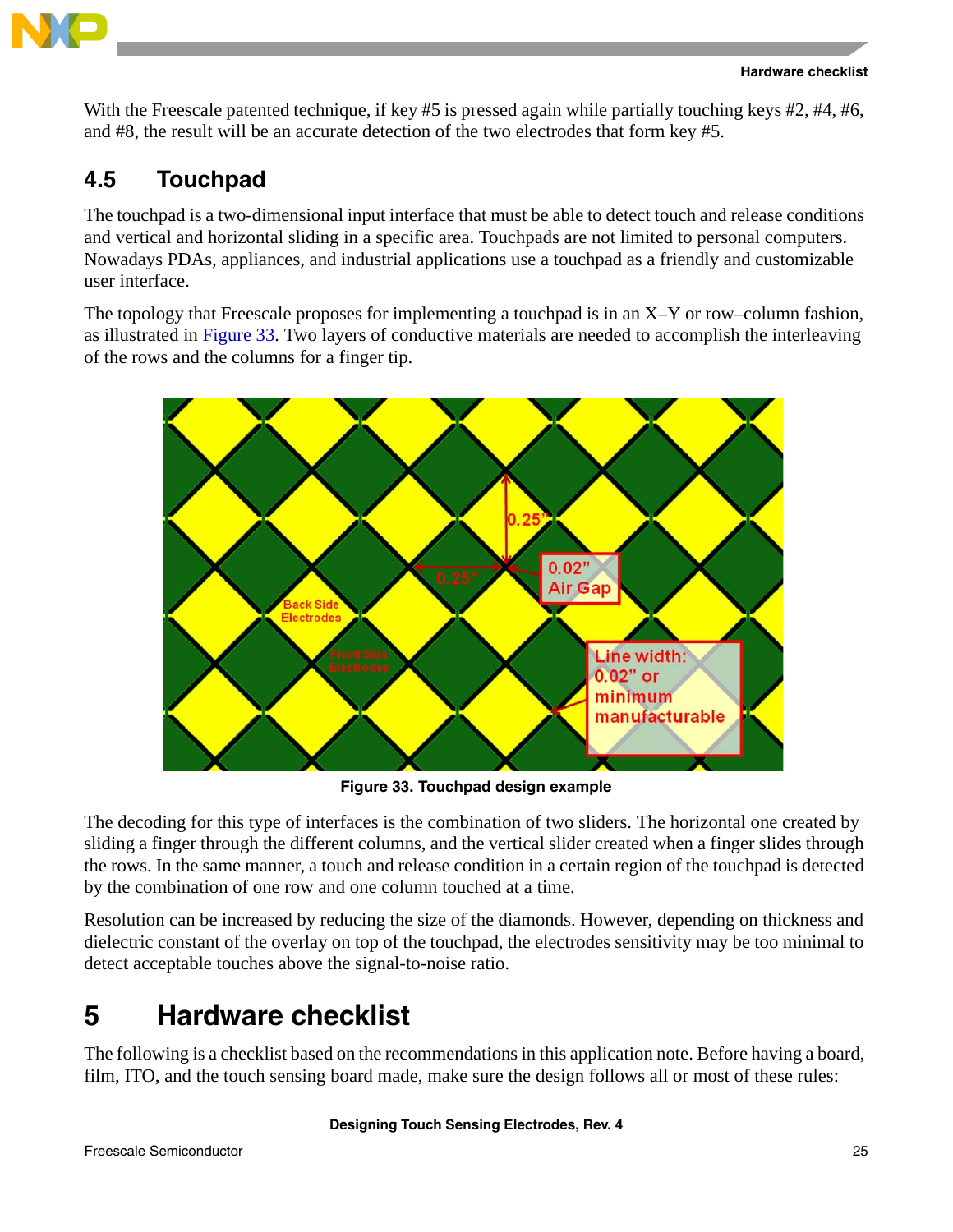**Conclusions**

- GND return path is provided per specifications (GND hatch below or at least around the electrode keypad).
- When using GPIO, input capture or keyboard interrupt pins as inputs, and pull-ups as close to the MCU as possible.
- When using GPIO, input capture or keyboard interrupt make sure pins are actually able to do input and output, input-only pins do not work.
- Recommended pull-up value from  $500 \text{ k}$ ? to  $1.5 \text{ M}$ ?. Above  $1.5 \text{ M}$ ?, the current going through pins is so small that it is similar to the pin leakage current, this can affect the actual measurement. Below 500 k? the RC constant is so fast the MCU can not count fast enough to get a good signal-to-noise ratio.
- No pull-ups present in TSI-enabled (touch sensing input module) pins.
- Series resistors in cases where series current protection is desired should be lower than 100 ?.
- Make sure no signals that are not touch sensing run parallel to the touch sensing signals. If signals need to go through the touch sensing traces, have them go in a different layer and perpendicular. Make sure to fill in ground between groups of traces (analog, digital, and touch), if possible, fill in ground between touch sensing traces.
- Traces as thin as the PCB or film technology will allow.
- Short traces ( $<$  5 in. from electrode to MCU, ideally  $<$  2 in.)
- Electrode shape corners as rounded as the layout will allow.

# <span id="page-25-0"></span>**6 Conclusions**

This application note describes the basic principles and electrical implications associated with touch sensing electrodes layout.

It also presents solutions for the most common touch sensing topologies including keys, sliders, rotary switches, and different keyboard arrangements.

Freescale provides a wide range of products supporting touch sensing, from the Analog Electric field sensors and ASICs to embedded software libraries portable to different platforms. For further information about touch sensing applications and Freescale products that support this application, refer to the links in [Section 7, "References.](#page-25-1)"

# <span id="page-25-1"></span>**7 References**

To read more about touch sensing applications, refer to:

• [www.freescale.com/touchsensing](http://www.freescale.com/webapp/sps/site/taxonomy.jsp?code=SNSPROXIMITY&tid=vantouchsensing)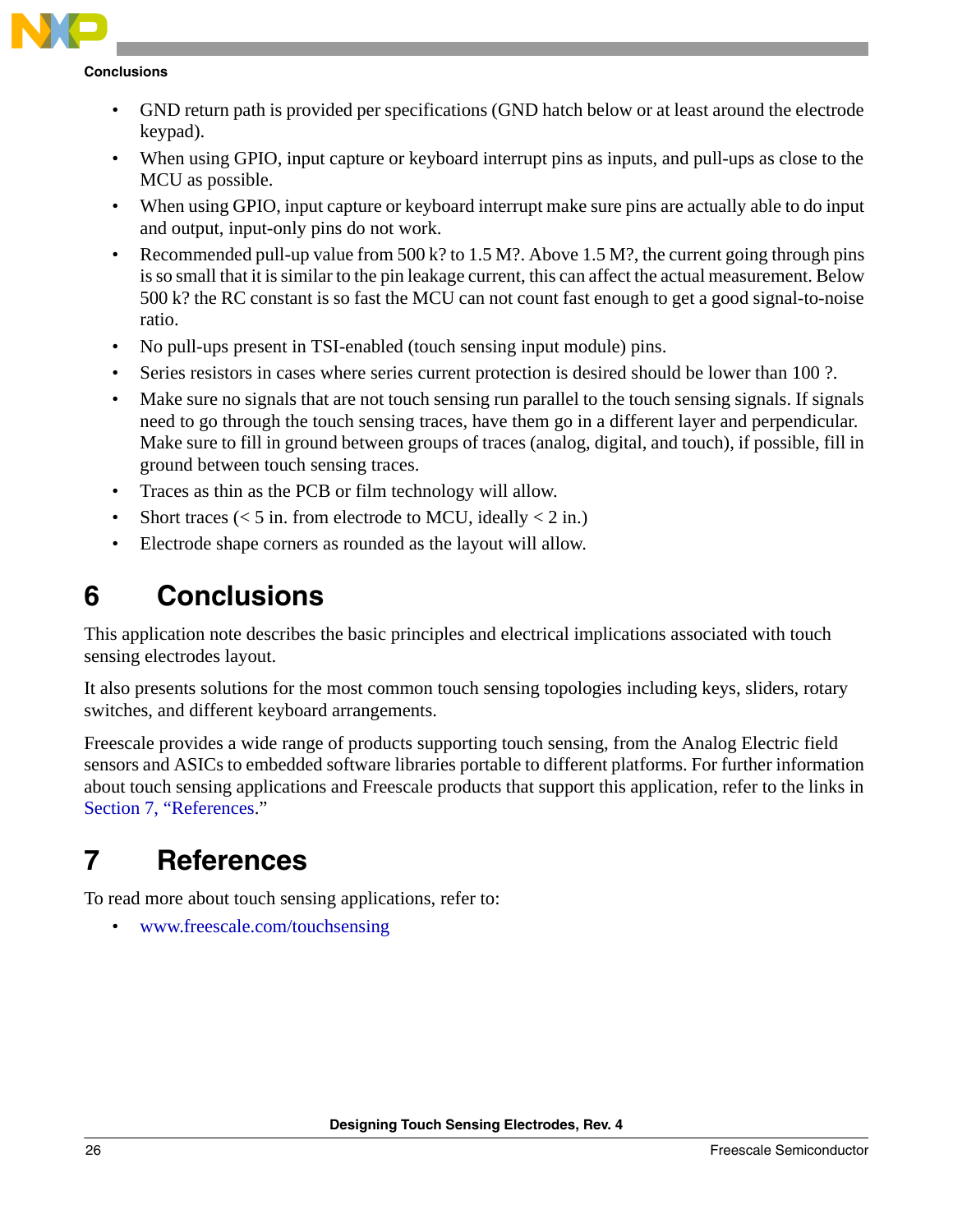![](_page_26_Picture_0.jpeg)

# <span id="page-26-0"></span>**8 Revision History**

 $\overline{\phantom{a}}$ 

### **Table 1. Revision History**

| <b>Revision</b><br><b>Number</b> | <b>Revision Date</b> | <b>Description of Changes</b>                                                                                |
|----------------------------------|----------------------|--------------------------------------------------------------------------------------------------------------|
| Rev. 1                           | June 2009            | Launch Release                                                                                               |
| Rev. 2                           |                      | September 2009 All expressions referring to "proximity" within the document be changed to<br>"touch."        |
| Rev. 3                           |                      | September 2010 Added Sections 3.6 and 4.5. Updated Section 3.6.                                              |
| Rev. 4                           | <b>July 2011</b>     | Updated Sections 1, 2, 3.1, 3.3, and updated fig 1, and added figure 10, 13,<br>15. Added Sections 3.5 and 5 |